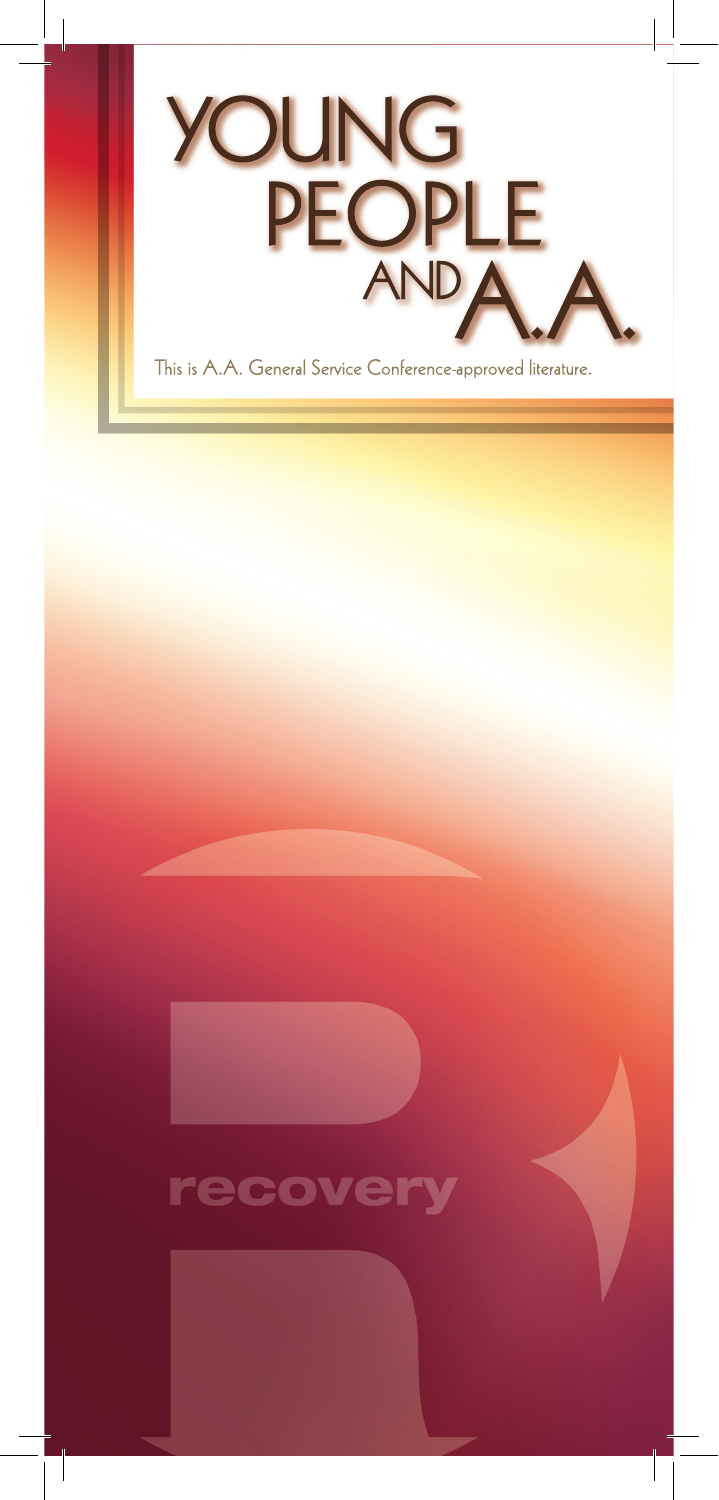*Alcoholics Anonymous®* is a fellowship of men and women who share their experience, strength and hope with each other that they may solve their common problem and help others to recover from alcoholism.

• The only requirement for membership is a desire to stop drinking. There are no dues or fees for A.A. membership; we are self-supporting through our own contributions.

• A.A. is not allied with any sect, denomination, politics, organization or institution; does not wish to engage in any controversy; neither endorses nor opposes any causes.

• Our primary purpose is to stay sober and help other alcoholics to achieve sobriety.

> *Copyright © by A.A. Grapevine, Inc.; reprinted with permission*

Copyright © 2007 Alcoholics Anonymous World Services, Inc. 475 Riverside Drive New York, NY 10115

> *Mail address:*  Box 459 Grand Central Station New York, NY 10163

Revised 1989, 1992, 2007

www.aa.org

75M - 07/15 (Ripon)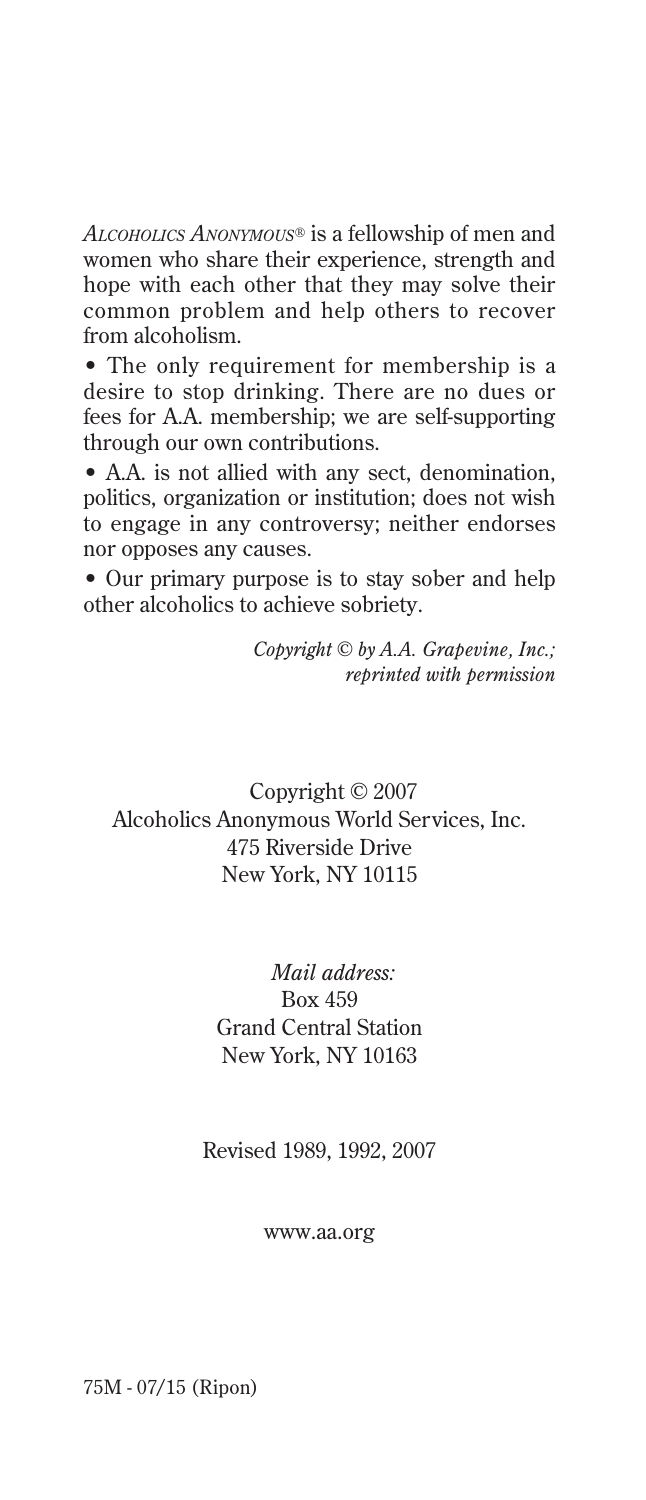Young People and A.A.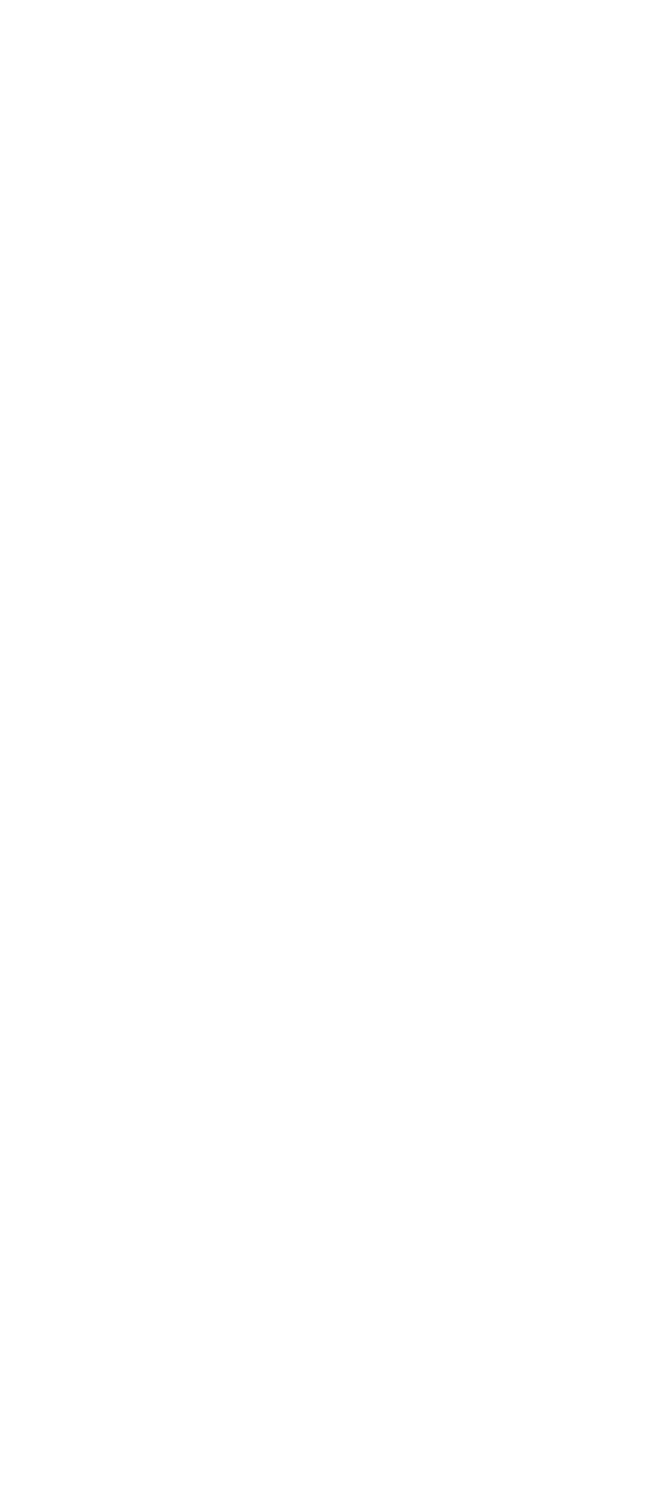### Too young?

Coming into A.A. as young people, we found that there were common challenges to face. In the beginning, we often feel we are too young to be alcoholics. Some of us didn't drink for a long time; others didn't drink hard liquor, stumble around, or forget what we did or said when drunk. Being young in the everyday world we face peer pressure, stressful relationships with our parents, and parties being a way of life. In A.A., we often feel different because we may be the youngest person in our group, and some have even had an uninformed older member discourage us by saying things like "I spilled more booze than you drank."

These are hard realities for young people in A.A. On the other hand though, by sticking with it and finding younger and older members to help us, we found a solution to our drinking problems. In A.A. we've found a way of life that helps us deal with everyday stress and peer pressure; and that life is better and more fun without alcohol. We also see that we develop closer relationships the longer we stay sober. To us, it doesn't matter how old you are, how much, where, or what you drink. What matters is how alcohol affects you. You are the best judge of whether or not you have a problem. And you know this from your gut — whether you feel guilty, lonely, ashamed, or whether alcohol is interfering in your life. (The questions at the end of this pamphlet may also help you decide.)

If drinking is causing you trouble, and you want to stop but can't seem to do it on your own, give Alcoholics Anonymous a try—try it for 90 days, and if your life doesn't get better, at least you'll better understand your options.

All of us felt strange about going to A.A. But we now see that A.A. saved our lives—and is the best thing that ever happened to us. We also now know that there are many members who are our age—in fact, approximately 10% of A.A. members are under the age of 30.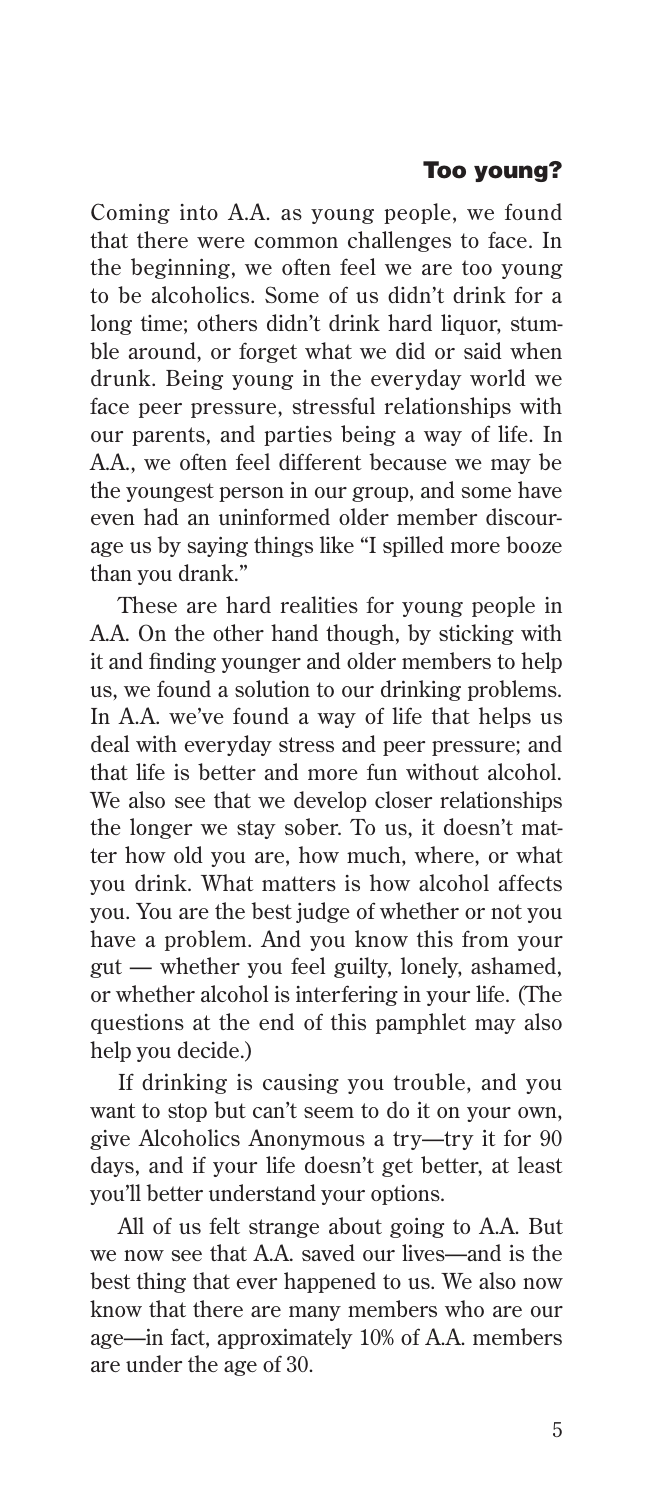#### Where do I find A.A.?

Many of us found A.A. in our hometowns by looking up Alcoholics Anonymous in the telephone book or on the Internet. Others got the word from a school counselor, doctor, relative, or friend. Or, we were introduced to A.A. by a judge, or while we were in a hospital or detox. Some of us read about A.A. in the newspaper, or heard about it on radio or TV.

For information about A.A. in any given area we can write to Box 459, Grand Central Station, New York, NY 10163 (that's the A.A. General Service Office or G.S.O), or visit G.S.O.'s website: www.aa.org

There are several kinds of A.A. meetings:

Open meetings are open to anyone, alcoholic or not, who is interested in A.A. At open meetings you will hear stories like the ones in this pamphlet.

Closed meetings are limited to those who have a drinking problem (or think they may have). Here, we are free to speak up and ask questions. At closed meetings we often hear practical suggestions on staying sober.

At beginners meetings, we discover that we are on the same level with anyone who is new to A.A. Even if there's a business executive or a grandmother next to us, we're all starting from scratch together, tackling the basics of A.A.

Some communities have young people's groups. You can find these groups in local meeting lists, or by asking other young members. Young members can attend any meeting, and as you'll see in our stories, a bond of understanding links alcoholics of all ages and circumstances.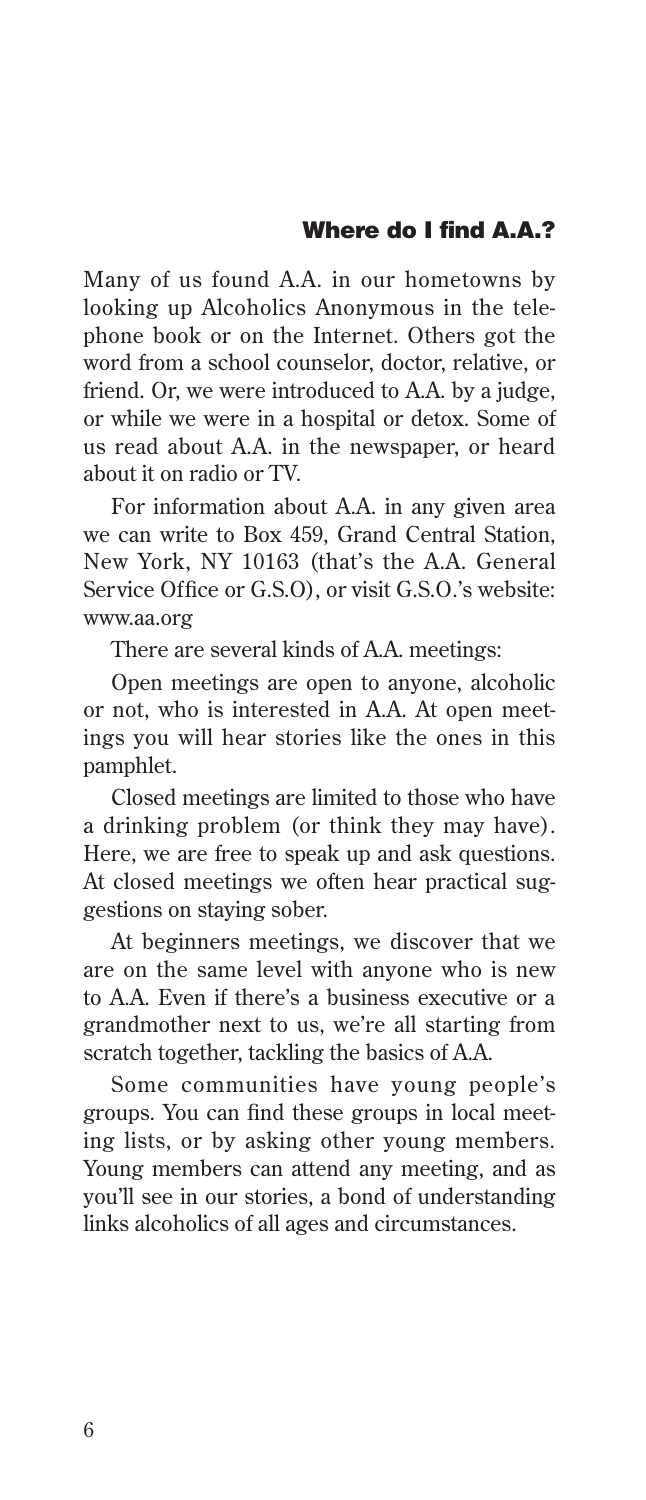#### How do we stay away from drinking?

We go to A.A. meetings as often as we can. From hearing the stories, we realize we are not unique. We learn to identify with the feelings of the speakers and not compare the outer facts of our story with those of others.

We also read A.A. literature such as the pamphlet *Too Young,* the booklet *Living Sober*, and the books *Alcoholics Anonymous* and *Twelve Steps and Twelve Traditions.* (Other valuable A.A. literature is listed at the end of this pamphlet.)

We reach out to other members—talking to others before and after meetings, and on the telephone.

We change ourselves, gradually, day to day. We help other alcoholics. And by helping, we stay sober, sane and happy.

In this pamphlet, there are A.A. stories, personal experiences of young members like us. We hope they will help you find your way.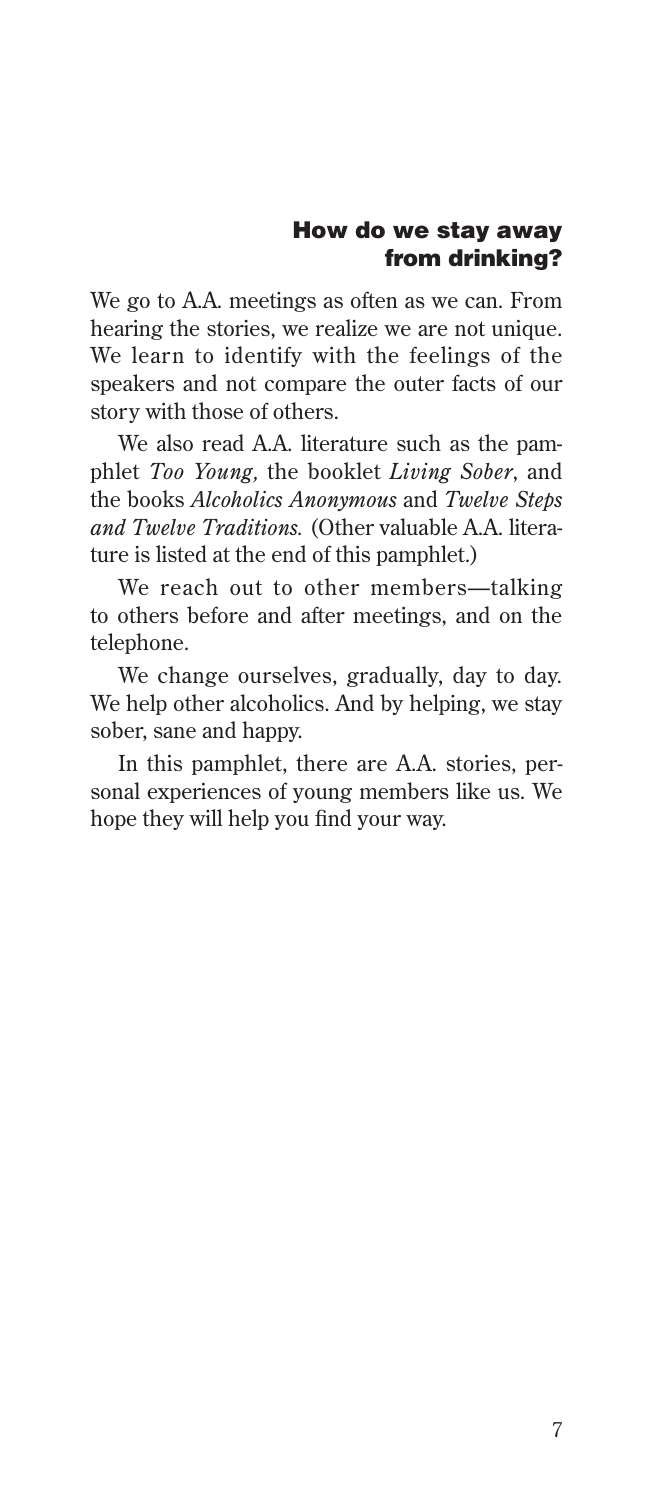#### *"If I could have stayed cool, I'd still be drinking."*

I loved how alcohol affected me. It numbed all the torment in my brain. I had new friends, the older kids. I was coolfinally!

If I could have stayed cool, I'd still be drinking. Very quickly, though, I started getting into trouble. Going to sixth grade was getting in the way of my life, which at this point consisted of getting drunk as much as possible.

When I was 11, I was put into what I assumed was a mental hospital. I was relieved that I was crazy. Crazy is cool. I realized much later that the place was a rehab.

I did resolve at this time that I didn't want to ever be in any institution ever again. I would do everything in my power not to be locked up.

Every time I promised something, I couldn't follow up with action. Sometimes I was sincerely going to change my ways, and I couldn't. Now I understand that it was alcoholism. I would promise everything, but I'd never admit that drinking was the culprit. If I admitted that, then I would have to stop.

I was in a bunch of institutions. The last one was a group home. I had a choice to go to a rehab, but I thought I wouldn't fit in there (drinking wasn't my problem; it was my family). I was terrified when I went to my first A.A. meeting. However, I was told the guys in A.A. were cute, so I went. The speaker talked about how he used to drink at night and pray that he would not wake up in the morning. Then when he came to, his first thought would be, "Dear God, I have to go through this another day." He said he felt like the only person in the world who had ever felt that way. I was aghast because I felt I was the only person in the world who had ever felt that way. I identified.

So I was 13 and going to A.A. meetings. Everyone was older than I was, even most of the kids at the young people's meetings. But alcoholics in general will find a reason why they don't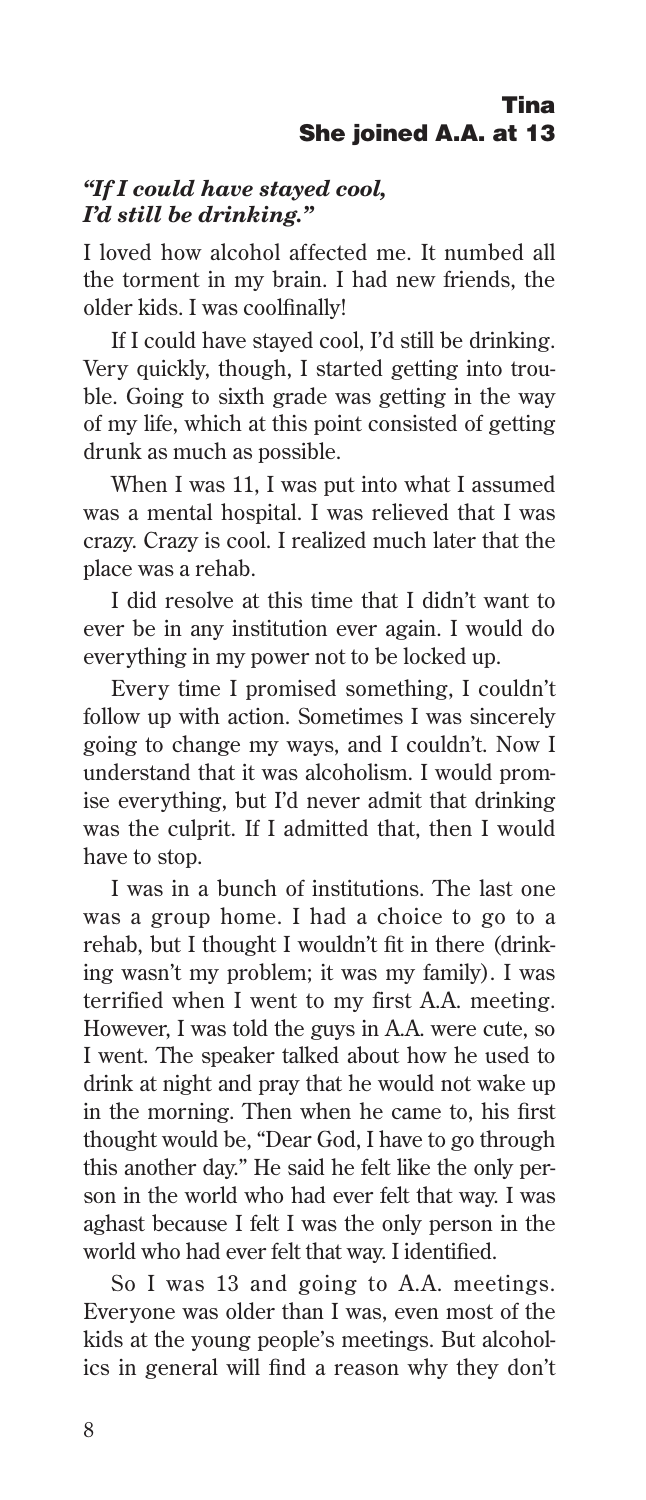belong. It could be religion, it could be class, and it could be race. Mine was age. But I found that alcoholics understand other alcoholics. It was upsetting to find alcoholics who understood me, because that meant I was an alcoholic. And if I was an alcoholic, that meant my family was right, and that really sucked.

I was taken through the Steps, and found I had the same experience as everyone else had when they went through the Steps. I have found that because of the spiritual principle of anonymity, regardless of how young or old or "special" I am, in A.A., I'm just a drunk.

#### Kevin He joined A.A. at 14

#### *"I loved drinking, and I loved what went with it."*

My life was, for the most part, perfect up until my first day of school. I had no idea that life had so many rules. But what I most remember was an overwhelming feeling that I just did not fit in.

I have had two overwhelming spiritual experiences in my life. The second was when I decided to get sober. The first was when I took my first drink. There was this substance inside my body, and I knew that I had to find more. That was the best drink I ever had—and I would spend my drinking career trying to recreate it.

I loved drinking, and I loved what went with it. I was just as addicted to the lies, the shady people and places as I was the alcohol. My grades suffered until I stopped going to school altogether. My friends and family began to scatter. I found myself in places without any idea of how I had gotten there. I overdosed on alcohol.

At some point, I even decided to run away from home. I left home and proceeded to burn all of the bridges that I could. My family said that they were much happier with their house with me not in it. My friends wanted nothing to do with me. I spent the remainder of my alcohol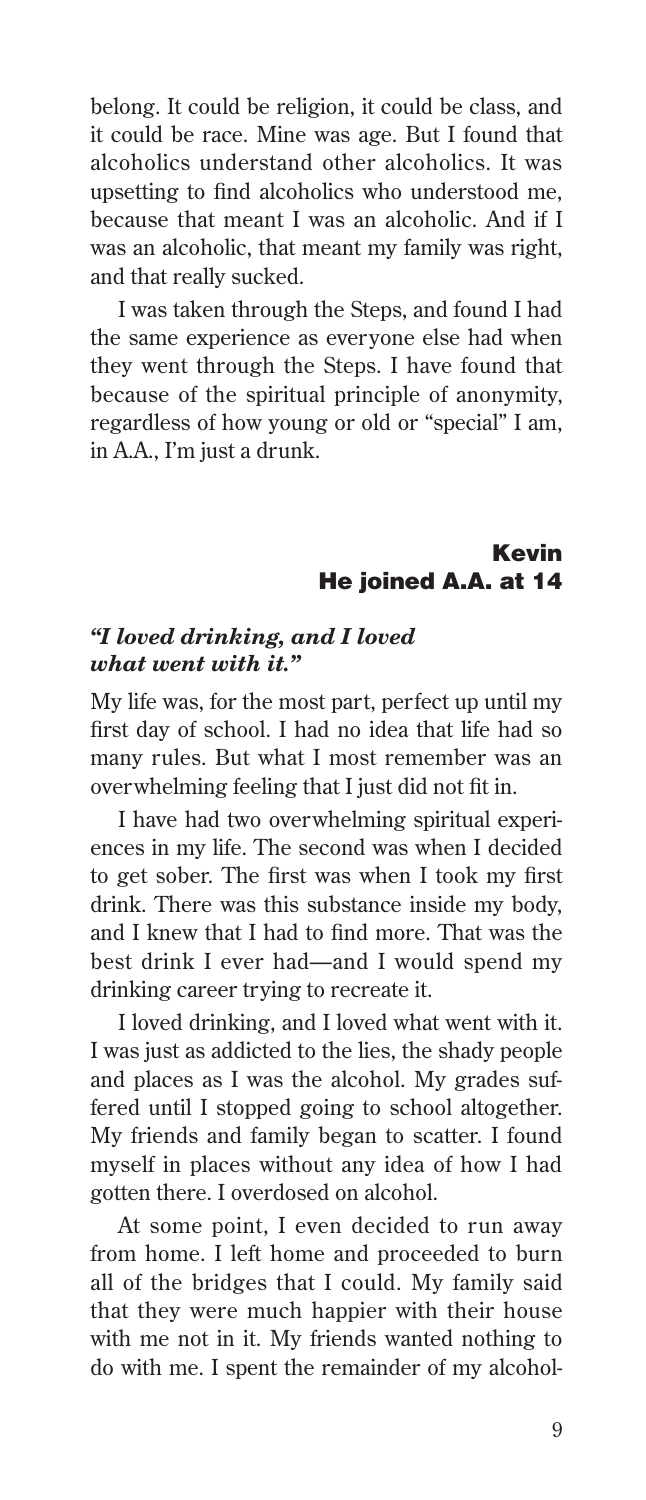ism homeless, breaking into cars for money, and sleeping on a small bench in a park.

My parents managed to track me down and got me to a rehab. When I was informed that I would be in that place for a two-week evaluation, I screamed at my parents and stormed out of the room. When it became obvious I was probably not going to be allowed to leave, I collapsed on the couch in the middle of the room and began to cry. I had met complete defeat. I was tired of running, ducking, dodging, crawling and hiding. I could go no further. I then realized I was in a safe place.

When you are truly ready, God will put all of the right people in all of the right places at all of the right times. Since that day, I have not found it necessary to tempt fate again. I have come to understand that to do so would be like asking God to realign the planets one more time just for me.

I have been given an opportunity to grow up with these Twelve Steps in my life. It is with the utmost of gratitude that I have just celebrated my 19th year of continuous sobriety in A.A., one day at a time.

MYTH: I can't be an alcoholic, because I can't drink too much. I get sick.

**FACT:** You'll see some of our stories in this pamphlet are about young people who kept on drinking even though our stomachs protested. We too are alcoholics.

#### Nicole She joined A.A. at 14

#### *"Anyone old enough to have a problem is old enough to seek help from A.A."*

At 12 years old, alcohol had already stopped working for me. I had been drinking for four years and had lost whatever ability I once had to control when and how much I drank.

Two years, later I was institutionalized for alcoholism and drug addiction. All the pain and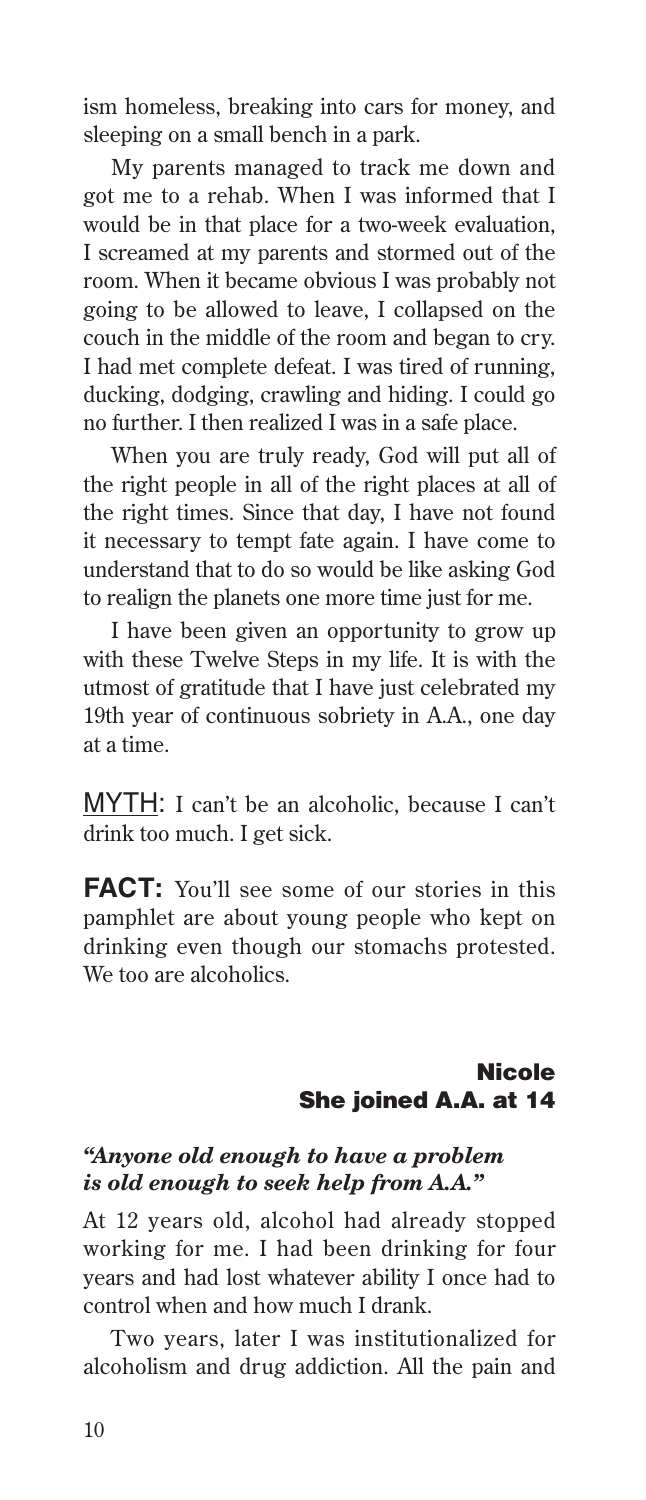suffering I had experienced made me willing to admit I had a problem.

Both my parents had been sober in Alcoholics Anonymous since before I was born, so I knew A.A. held the solution to alcoholism. What I didn't know was that anyone old enough to have a problem is old enough to seek help from A.A.

My treatment center began holding meetings every week shortly after I arrived. When I returned home and started going to meetings around there, I felt out of place. I was much younger than everyone else and could not see how anyone else could understand what it was like to be me.

That changed one night when I heard an older man share. Though his experiences were much different from mine, I recognized the feelings. It was the first time I heard my story in a meeting. I hear parts of it now in nearly every person who shares. That unity kept me coming back.

After I had been sober a while and had worked the Steps, I began to sponsor other women, some younger and some much older.

I spoke with the drug and alcohol counselor at my school, who then put three girls having trouble with alcohol in touch with me. I watched them experience the same things I did at A.A. meetings. Today, my group still consists primarily of older men, and I am still the youngest one, though nobody seems to notice. We are all equal.

Today, I am 16. I still run into people who think that I am too young for A.A., but I understand now that our differences, especially age, are insignificant in comparison to what A.A. is doing for us.

I am the secretary of meetings, attend conferences, and sponsor newcomers, just like any member. I thank my group for accepting me as I am, for its Traditions and principles that enable me to be here, and my Higher Power for getting me here. I ask every newcomer to remember to overlook the ways they might be different, and every old-timer to do the same.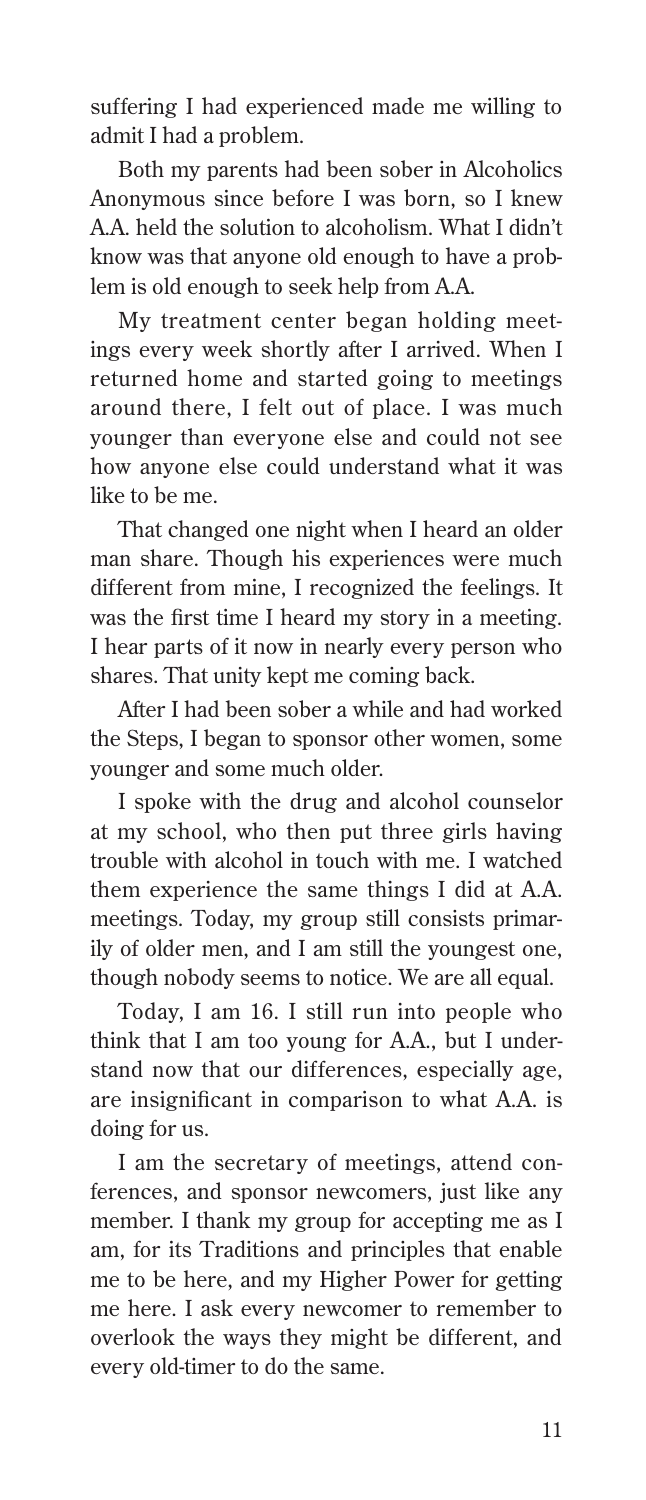#### *"I didn't know how to stop, or what I would do if I did."*

Drinking caused so much trouble in my family that I promised myself I would never drink. My parents didn't get along. They'd fight and we kids would be real scared. I prayed that they'd quit drinking and fighting, but they never did.

When I was 11 years old, my mother died, and I was sent to live with my grandmother. There was no drinking at her house. She was very strict and religious, but I didn't mind. It felt good to be someplace quiet and safe.

A cousin around my age also lived with grandmother. She had a lot of friends and they let me hang out. I remember we were at this kid's house, after school, and he took a six-pack out of the refrigerator. I was scared, but I took a big gulp just to show that I knew what I was doing. I was surprised — I liked it.

I started to feel high — everybody was laughing and dancing around. I felt so good, and I didn't even know that I felt bad before I drank. My cousin and I then spent just about every day at that kid's house drinking beer.

Things started to change when my grandmother got a job and made me and my cousin come home after school to baby-sit our little cousins. For a whole year I had been getting high, but there was no beer at grandmother's. I couldn't take it — I got real nervous and was mad at the kids. One day, my cousin saw a neighbor up the block and she got him to give her this whole big beer bottle. We finished it. That day I blacked-out. I didn't remember what happened, but I couldn't find one of the kids. When I came to, there was a police car outside and my grandmother was yelling at me for not watching my cousin. He was six years old and lost.

He turned up okay, but that really scared me. It also got me mad—it wasn't fair that I had to baby-sit after school. I wanted to be with my friends, drinking beer.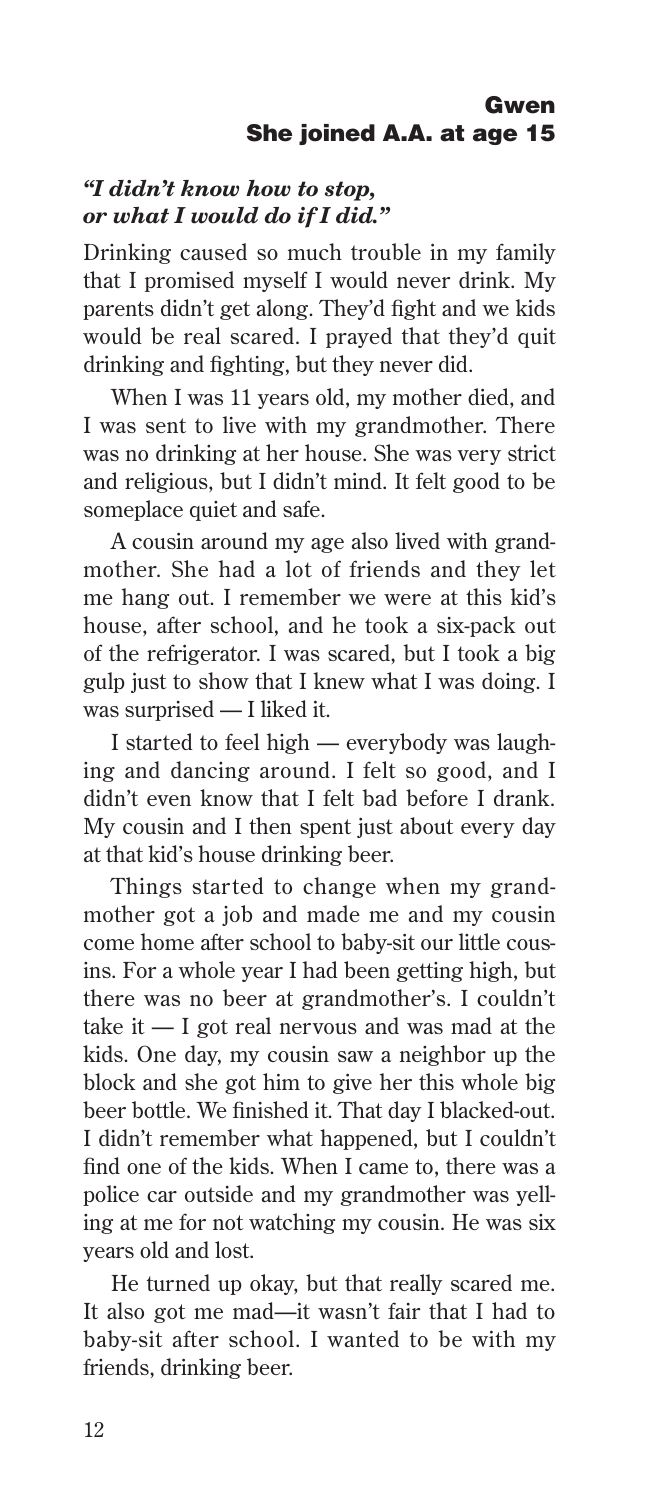After that, I felt mad all the time. I got left back twice and started having fights with my cousin.

When I was 13, I ran away to try to find one of my sisters. I never did find her, but I did find people who'd let me hang out. I learned how to drink hard liquor and I discovered pills, too. I hardly remember those two years. I lived in different houses and once, for about a week, I stayed in an empty car. I stayed with all kinds of people, and whenever I came to I was so scared I wanted to kill myself. I know I was very lucky nobody else killed me.

One day, I was real hung over and was opening a beer to calm down. I looked at a newspaper, and noticed the date — May 5th. That was my birthday: I was 15. I started to cry and I couldn't stop. I got the beer down and felt better, but kept crying. I started to think about all the things that I'd done since I had run away. I didn't know that there was a way out. I forgot my own birthday. That day, I didn't stop drinking, but my thinking started to change. I started to think that my life could get better if I didn't drink. I just didn't know how to stop, or what I would do if I did.

A couple of weeks later I was in a car accident with some other kids. I don't remember being brought into the emergency room, and when I woke up I had casts on both legs. A nurse told me that I'd been very drunk and was lucky to be alive, adding, "Maybe you wouldn't be here if you didn't drink."

A lady came to visit me that night and told me that she used to get into drunken accidents all the time. She said that she had an illness called alcoholism and that there was an A.A. meeting in the hospital, a meeting for people with drinking problems.

I wanted to get out of that hospital ward, so I went to the meeting, where a man who looked about 30 asked me how old I was. When I said I was fifteen, it was hard not to cry. This guy told me that he'd been in A.A. since he was a teenager, and that it was the best thing he'd ever done for himself. A couple of older people talked about themselves, but sometimes I thought that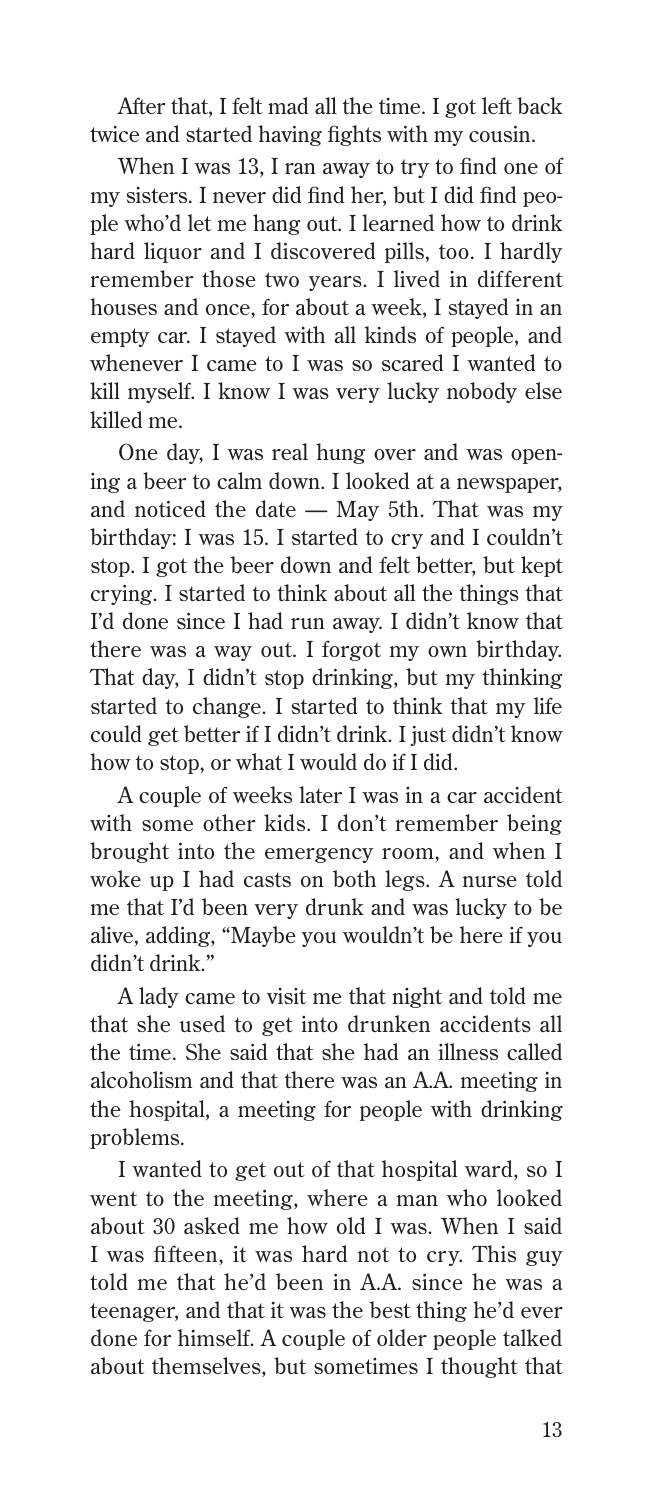they were talking about me. After the meeting, a lady asked me where I lived, and I said "nowhere." She stayed with me while I called my grandmother.

I talked to my grandmother for the first time in a couple of years, and she said she'd been praying that I was okay. She told me I could come back, but not if I drank; and I said I would try.

I left the hospital on crutches and with the telephone number of an A.A. person. She said I should call as soon as I got home.

That was the beginning of my getting better, and it was four years ago. A.A. members used to take me to meetings. The more I listened I saw that my problem was that I have a disease: alcoholism. And I saw that maybe I could do something about it  $-$  like not picking up the first drink, today. After a couple of weeks, I started meeting teenagers in A.A., and that really helped a lot; to stay sober with people like me who were trying to get it together, sober.

I go to a lot of A.A. meetings, and being sober is the most important thing in my life. If I'm not sober, I don't have anything — friends, a place to live, a high school diploma or anything to hope for. Sober now, I haven't forgotten my own birthday in four years.

MYTH: I can't be an alcoholic, because I can drink a lot. I never get sick.

**FACT:** Some of our stories in this pamphlet are about young people who had large capacities for alcohol. We are also alcoholics.

### Laura She joined A.A. at 15

#### *"I prided myself on drinking more than the older kids."*

I grew up in a home with two professional musicians for parents and a loaded wine cellar. Parties were frequent, and alcohol was offered to me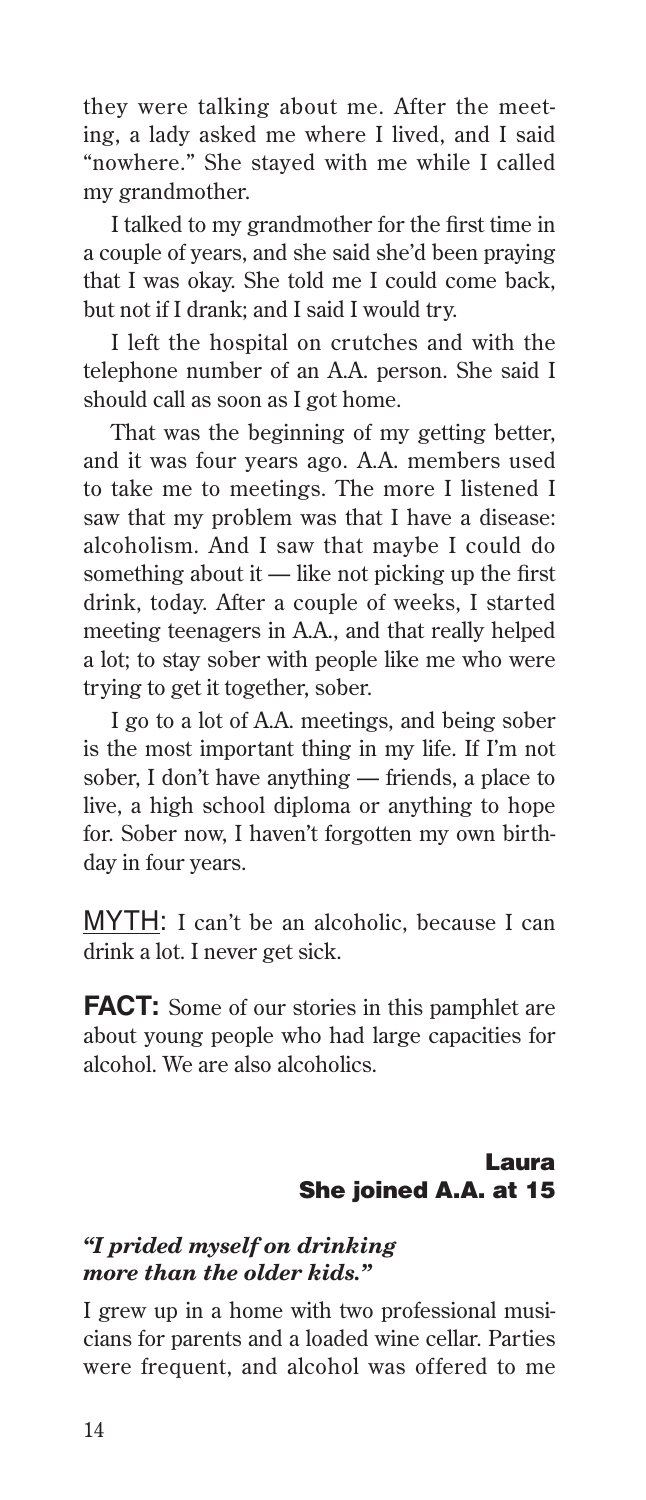even at a very young age. I can remember my first taste of wine at age four.

When I was 13, I began associating with people adults labeled the bad crowd, and prided myself on drinking more than the older kids.

I was still going to school, getting good grades, and impressing people with my musical talents. I loved being the good girl, but hated it at the same time. Then one day I woke up in a hospital bed, intravenous fluid being fed into my arm, straps holding me down, oxygen tubes in my nose, and absolutely no recollection of what had happened. Others told me that I drank a soda bottle of liquor, fell down a flight of stairs, urinated and vomited all over myself, and passed out in the back of a friend's car.

At age 14, things got even worse. I began drinking more often, larger quantities, and alone. I fell in love with the oblivion I got through the bottle. I dropped out of high school in the first half of freshman year, and got money by stealing. I was determined to go on drinking, whether through my mother's bank account, pawning jewelry, or robbing houses.

At 15 years old, I was living with a boyfriend in a beat-up car that we would park in the middle of the woods. I needed alcohol to numb the pain I was feeling inside. Finally, we were arrested by the police and faced five felony charges. Soon after that, I was taken to a long-term rehabilitating boarding school. It was on that day that I got sober.

For the next three years I stayed at this institution. It was rough in the beginning. I rejected the idea of a higher power and continued to be a lying, manipulative little brat, even though I wasn't drinking. And since I no longer had alcohol to blame as a scapegoat, I soon realized that there must be some deep-seeded defects that had been the cause of so much pain in my life.

I watched hundreds of other kids just like me grasp onto a solution that seemed beyond my reach. One day I simply asked a fellow alcoholic how they did it. It was in this act of surrender that my journey in true sobriety began.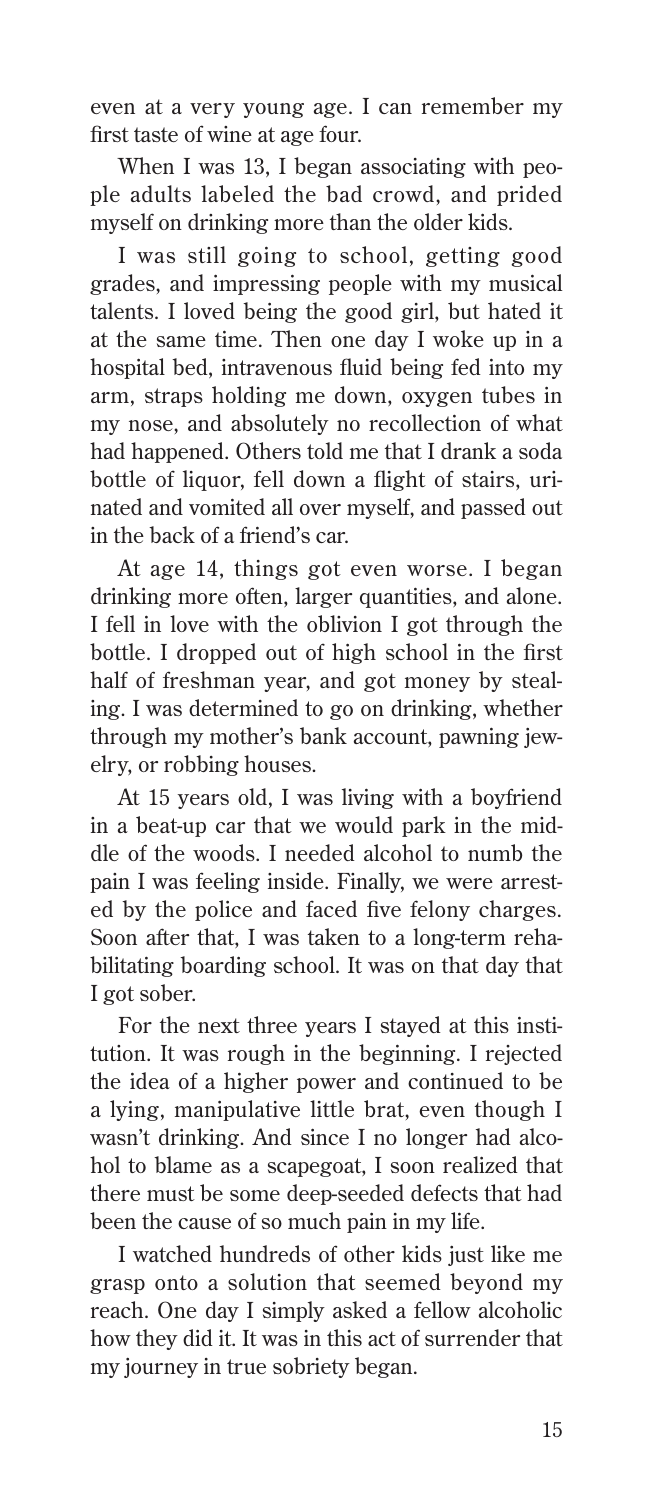My life did not get any easier, but at least I was able to live it. My idea of a higher power became something I could depend on always. I worked the Steps, and—damn it—this program worked for me! I still struggle on a daily basis, but I always know that there is a seat for me in the rooms of Alcoholics Anonymous, where I will be welcome to sort through my problems.

Today I am 19 years old, still sober, and attending college. I have my family back; I have dignity; I have serenity. I go to meetings daily and have a sponsor I candepend on.

This has been the greatest experiment I have ever tried, and I have found that surrendering has enabled me to win.

MYTH: A.A. members want to drink all the time. They're miserable and grumpy.

**FACT:** Some of us are very comfortable not drinking. We also have a lot more fun than we ever had before.

### Chris He joined A.A. at age 16

#### *"I saw evidence that A.A. worked, and worked well."*

I picked up my first drink when I was 12. The effects of alcohol made me sure it was the answer to my problems. There was a hole in my life until I picked up a drink. My family life was depressing. I am the fifth of eight kids. My older brothers drink regularly and seem to suffer from alcoholism too. I always felt out of place as a kid. Though I seemed to know everyone, I felt very alone. I often think of myself, before I drank, as a dehydrated meal that just needed to have liquid added to become complete — that liquid was alcohol.

I first got drunk on beer, but quickly switched to liquor. Really, I drank what was available. I usually drank straight from the bottle and car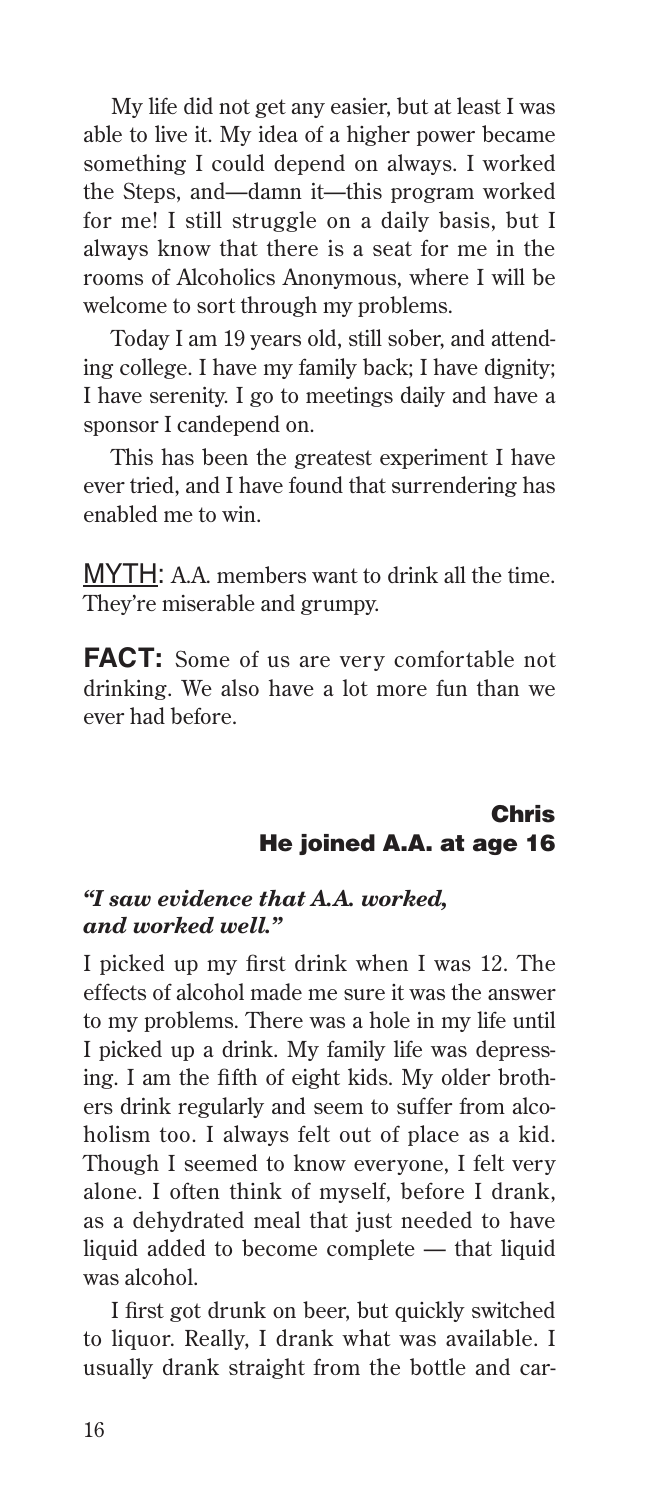ried a flask whenever possible. I never thought it unusual to steal liquor, to drink in the morning, or to drink alone. At first, alcohol was a savior, but soon alcoholism humiliated me and made my life miserable. I entered high school with average grades, "great potential," to quote my teachers, and played three sports a year. Soon, everything declined. Suicide seemed like a good idea, an ultimate escape from depression.

As I drank more, I couldn't keep that pleasant buzz; so I drank more quickly, and soon passed out or threw up.

When I was 15 years old, an incident in school got me to A.A. I had been drinking a lot of whiskey and wine and stumbled through the school halls and ran into a vice principal. He took me to his office, where, though it's hard to remember, I must have told him about my problems. He suggested to my family that they take me to an A.A. meeting. Though he wasn't an A.A. member, he knew the program worked.

At this point, I didn't care what happened. I went to my first meeting that night at a detox. The meeting was large and it was anniversary night. The celebrants spoke of the pain of drinking and the joy of getting sober. That's all I can remember of that night.

After the meeting a neighbor with eight years sobriety who worked at the detox suggested I stay for two weeks and learn about this disease. Once again I didn't care what I did. I thought detox would be a vacation, but it made me very uncomfortable; they insisted I face myself.

After I left detox, I attended A.A. meetings. I would admit my life was screwed up, but I wouldn't admit defeat from alcohol until six months of slips and depression convinced me to surrender to A.A. I remember in those six months of drinking misery telling people, "I'm too young to be an alcoholic." I also had a million other excuses why I didn't belong in A.A.

I didn't believe I could recover, and I didn't believe that A.A. worked. But more meetings provided evidence that A.A. worked and worked well. Even better, I began to identify with others'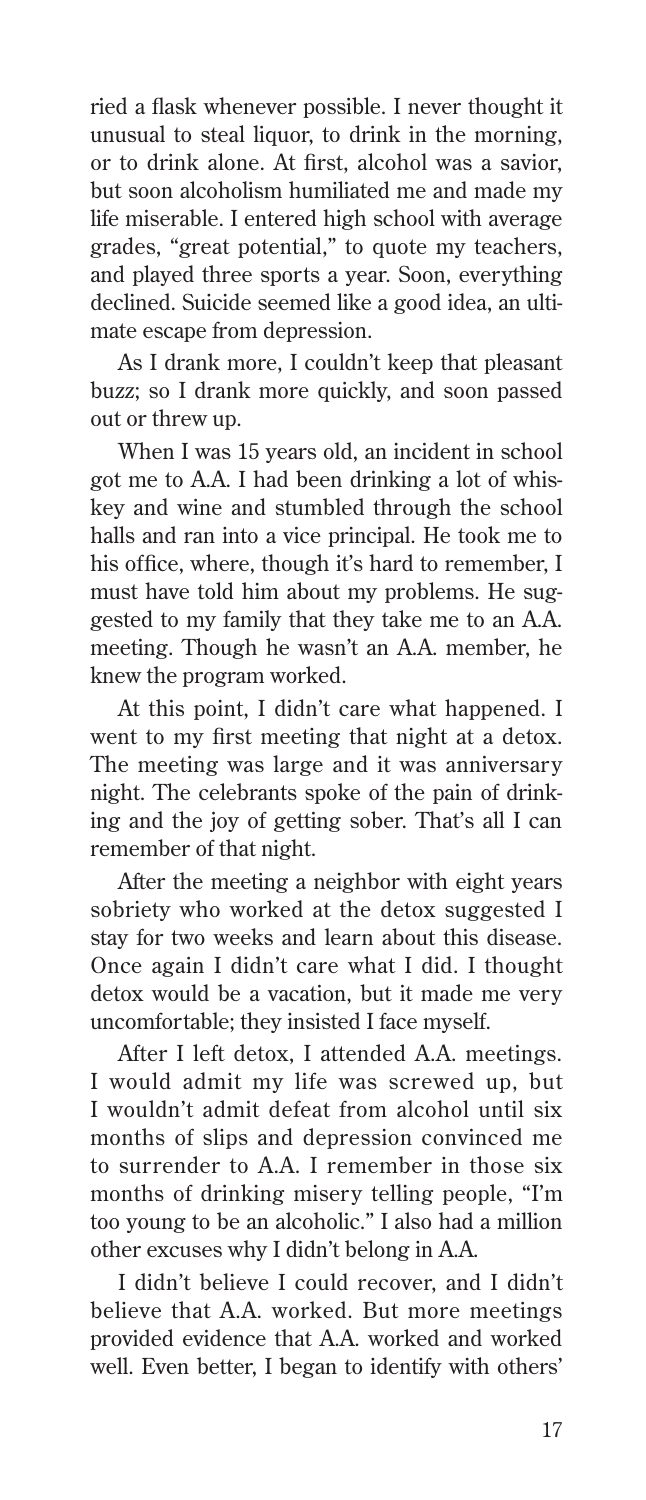stories. Convinced I was powerless over alcohol and needed help, I came to believe I could recover through A.A. Over the last four years, I've learned that if I can just stay sober one day at a time, with the help of a Higher Power, I have a chance. I've tried drinking and going to meetings, not drinking and not going to meetings — but the best is not drinking and going to meetings.

Sobriety to me is not just quitting drinking but changing my attitudes. The Twelve Steps of A.A. are making me useful to others. Now I have a sense of purpose in life. I feel guided. I'm no longer in the pinball machine of life like when I was out there drinking.

MYTH: I can take one drink and get away with it.

**FACT:** While many of us could sometimes take just one drink and not drink again that night or the next day, sooner or later, we'd get drunk again. Just trying to control drinking is a sign of trouble.

#### Anisa She joined A.A. at 16

#### *"I thought my life was over; little did I know it was about to begin."*

Before I ever took my first drink, I felt insecure and different from others. I had my first drunk at 14, driving around in a friend's car, drinking beer. I felt warmth, acceptance and confidence—and had my first blackout.

Bad things started happening regularly after that, including trouble with the police, being kicked off school teams, and being grounded by my parents. Most shamefully, I attacked my mom. I was a violent drunk and tough talker, willing to take on anyone. In less than two years, I had turned into a sneaky, deceitful, and dishonest person.

The low point came when I decided to get a buzz before a high-school football game. Coming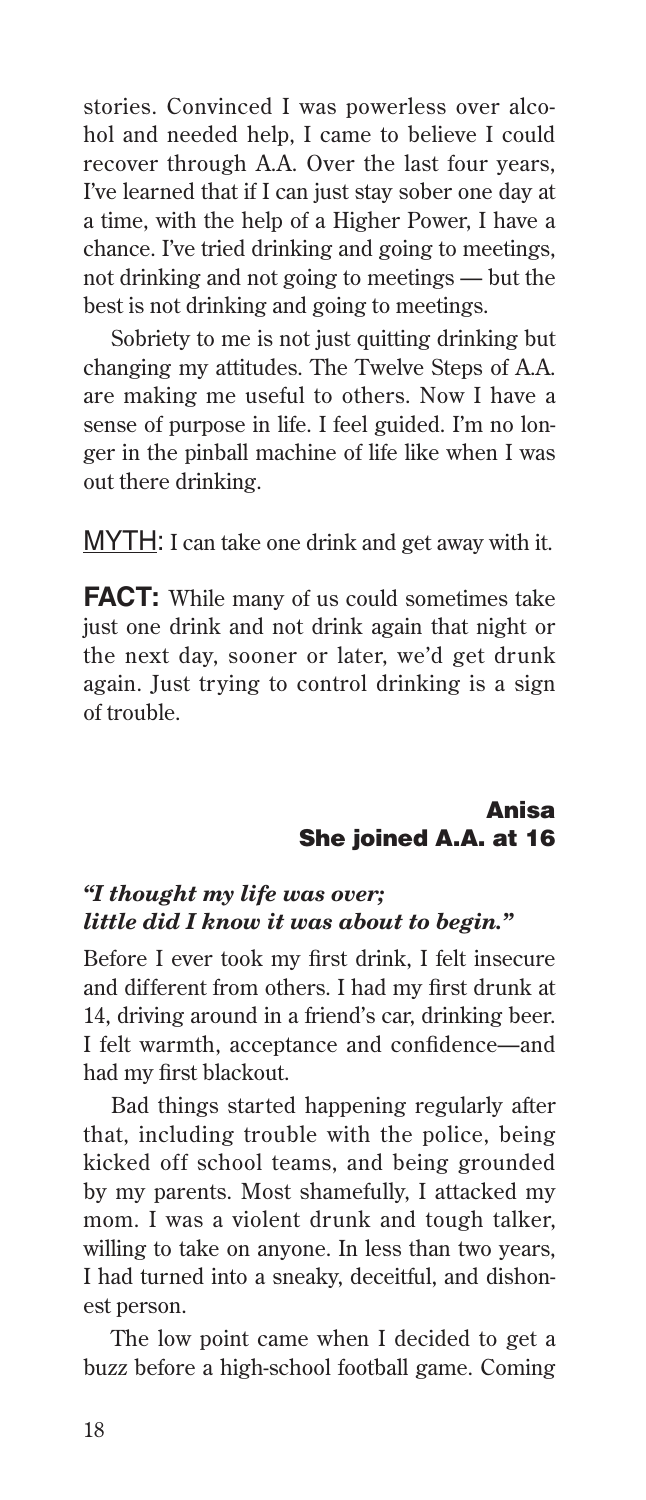out of a blackout, I found myself in an ambulance. The paramedics told me I was on my way to a treatment center, after having had my stomach pumped and nearly dying of alcohol poisoning.

The next morning, hung over and full of anguish, I crawled from the bed to the cold bathroom floor, where I hugged the porcelain and dry heaved into the toilet.

Is this what life had become? Visions of friends and family went through my mind, and I felt more shame than ever before. That was Oct. 18, 1987. I thought my life was over; little did I know it was about to begin.

The next day I attended my first A.A. meeting, though I did not think it was for me. I was just a social drinker not an alcoholic, a term reserved for people who lived under bridges.

After three weeks of daily meetings, I overheard two kids saying that I would never make it. In true alcoholic form, I thought: I'll show them! At the A.A. meeting that evening, I introduced myself: "My name is Anisa and I am an alcoholic." It was a breakthrough. For the first time, I admitted I was alcoholic and accepted somewhere inside myself that maybe it was true.

After 30 days, I was released from treatment and returned to my school, my home and my friends. But everything was different because I was different. Immediately, I got a sponsor and started carrying around my Big Book, attending A.A. and other support groups. There were so many young people getting sober that, at 16, I was one of the oldest! I found a place for myself in the groups and started hanging out with others, drinking coffee, bowling, going to movies, living life without putting anything into my body.

By the time my senior year of high school started, I was almost one year sober and my entire life had changed. While my peers were partying, I was contemplating my Higher Power. This made school life confusing, but I persevered. "Fake it 'til you make it" became my mantra. I graduated and went to a junior college. With the help of other sober alcoholics, I learned how to study, how to cope with pressure, how to turn my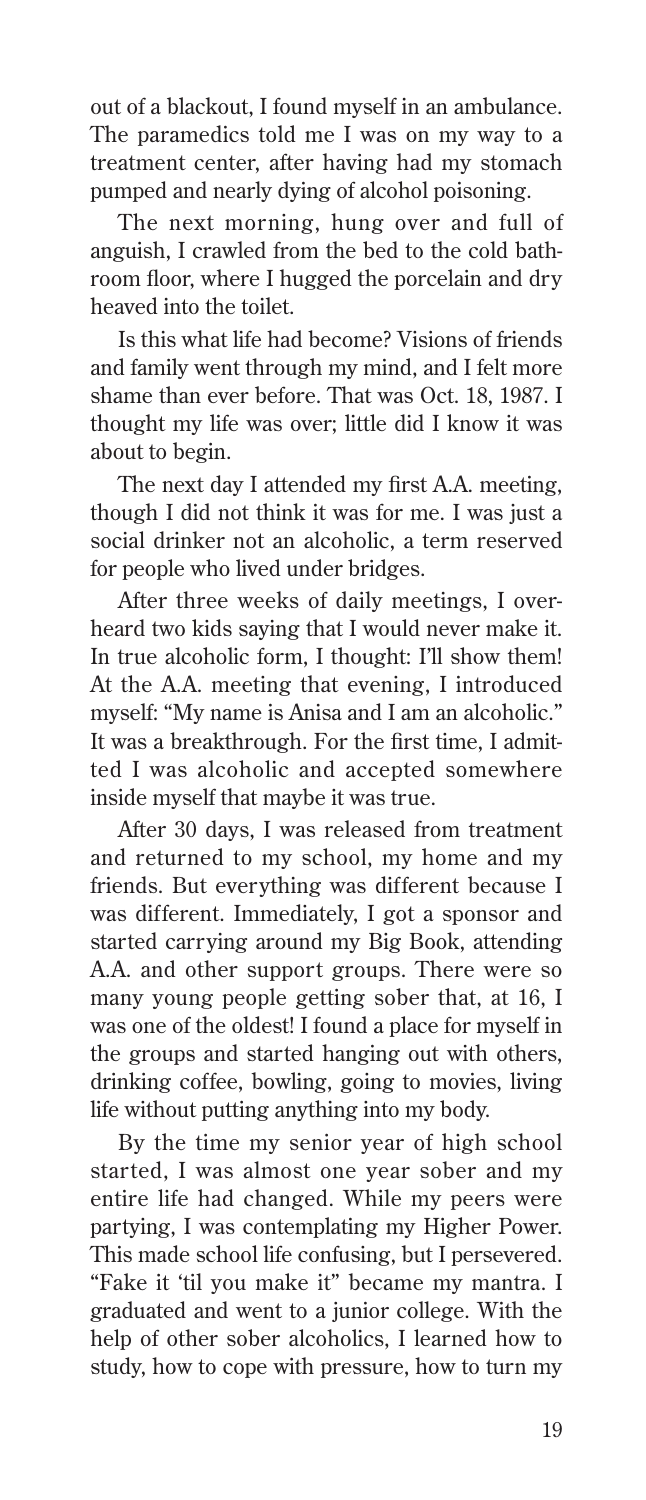weaknesses into strengths, and how to build my self-esteem through working the Twelve Steps.

After 17, years I have a life beyond my wildest dreams. I have lived and traveled in Europe and North America, visited cities I never knew existed, become open-minded about life, and taken up an interest in art, literature and nature.

At 16 years old, my ambition was to be a drunk on a sofa. Today I have been given a freedom to choose everything in my life. I can be myself every waking hour by simply asking my Higher Power to help me stay sober, not taking the first drink, and helping others.

MYTH: If the party is a real success, then naturally nobody can remember it.

**FACT:** Most people do not have blank spots in their memory or "blackouts." Getting this wasted is not normal, and blackouts are a symptom of alcoholism.

### Norm He joined A.A. at age 16

#### *"I just wanted to die. I remember feeling very, very lonely."*

Until I was 12, I was the best kid in town — good in school and a "nice guy." My family moved when I was thirteen and I discovered beer and pot. Drinking and smoking helped me feel comfortable and a "part of," and I decided that was the solution to loneliness. Drinking was fun, it was cool, and I felt accepted — by myself and by the other kids.

I drank beer every chance I got and liked everything about it  $-$  the taste and especially how it made me feel. It wasn't always easy to get — usually I counted on the older guys to buy it. And they were cool, in charge, nobody pushed them around — and they got high whenever they wanted. I wanted to be just like them.

It's funny the way I changed so fast. When I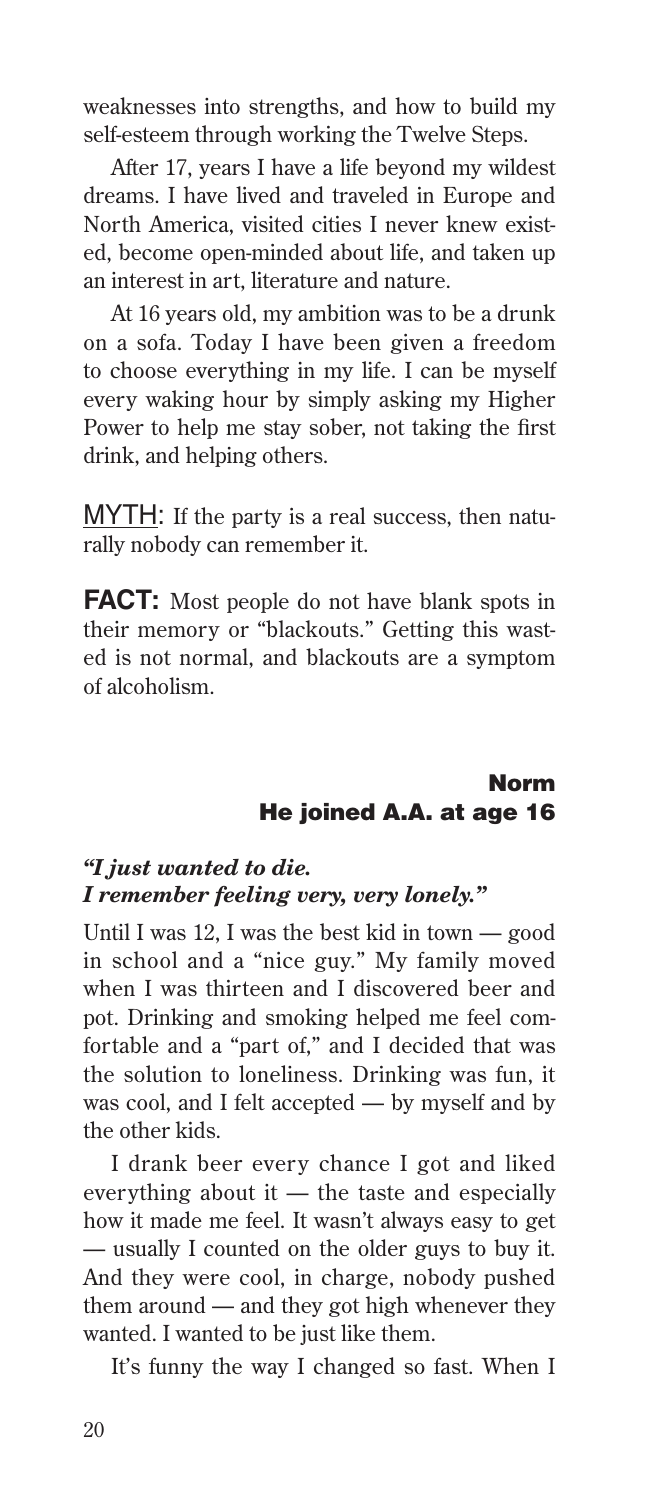was 12, I thought I'd be a cop or a teacher. One year later, all I could think about was getting older so I could buy as much beer as I wanted, with no questions asked.

Because I was hung over and shaky every morning, I started having trouble in school. I couldn't even write down my homework assignments, much less do them. My folks were really on my case about my grades and wanted me to dump these new friends, because they thought these friends made me act strange, nervous and sneaky, and caused my lousy grades. I couldn't stand the fights any more, so I just bolted.

I found a piece of sidewalk near the bus station and panhandled enough each day to keep me in beer. I had a lot of big plans: a job, maybe construction, find a room, and get a huge refrigerator for all the beer I wanted. I'd even get a girl.

These big dreams went down the tubes when I was picked up in a stolen car. I can't remember exactly what happened. One minute I was in the bus station, and the next the highway patrol pulled me over in this car, about 200 miles from home. In about one minute, I changed my mind about my parents.

My father convinced the authorities to let me go, and I went back home. I knew that I was a real mess, but I didn't know why. Drinking wasn't the problem — I was. Because I was scared of being on the street again, I stopped drinking. I went back to school, and there were times when I thought I was going crazy — I didn't know what I was scared of. Everything was too much, and I just wanted to die. I remember feeling very, very lonely.

I got invited to a party by a kid my parents liked, the kind of kid I had been before. His parents allowed a lot of booze at that party. I'd been feeling so rotten that I thought "a couple" wouldn't hurt. They'd only help. They did. I laughed, danced and asked a girl out. She and I got real close, and I became a new man. Her friends were my friends, and they asked me to their parties.

We drank when parents weren't there, and we drank when they were. Nobody cared — if we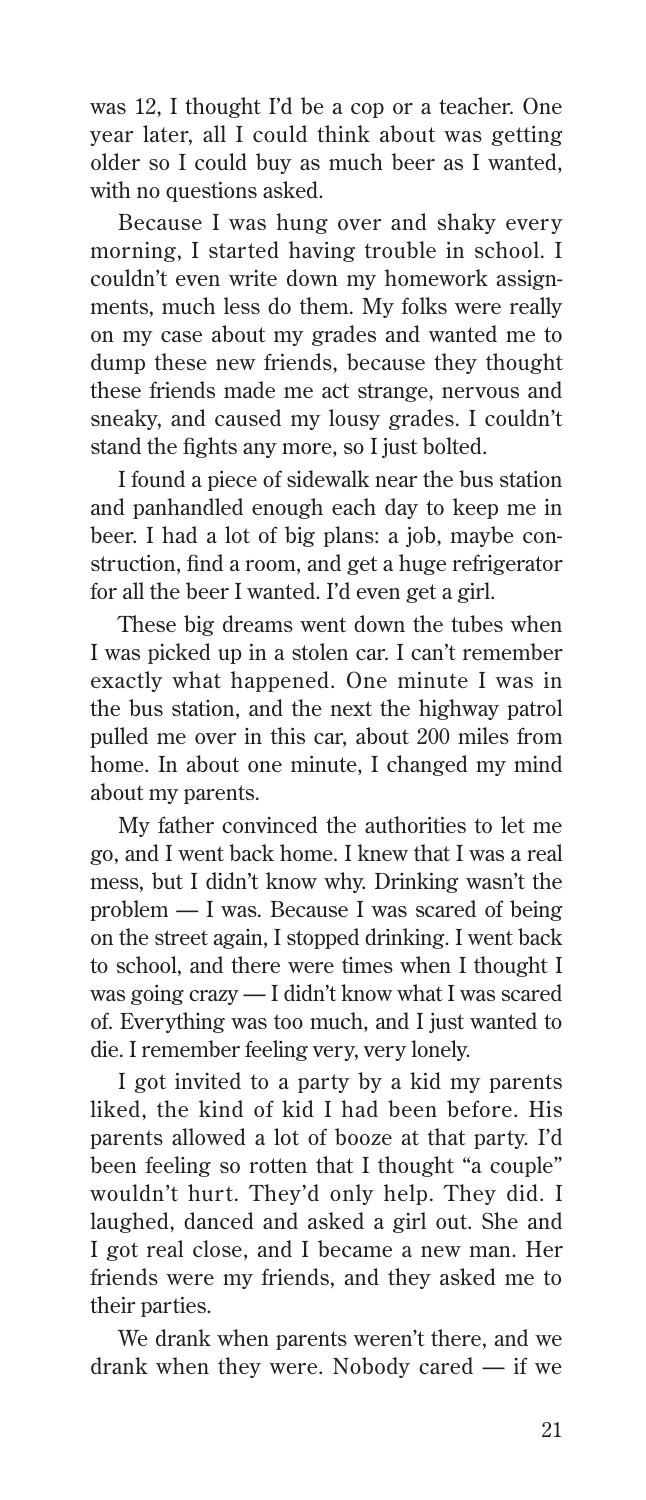didn't drive. My parents were so glad that I had new friends, they didn't notice that I had started drinking again.

Drinking at parties wasn't enough for me anymore, and I was so sick the next day that I tried to get a few beers down first thing in the morning. Soon I was drinking 'round the clock. My parents caught on and practically carried me to our family doctor. He put me in a detox where I got over the shakes and heard some people from A.A. talk about themselves.

It was strange to hear older people talk about the things they did drunk. One said that his son was in A.A. and was just graduating from high school. Inside of me, for the first time, I thought, "Maybe if I don't drink, I won't want to kill myself and I can graduate." After the A.A. meeting, the speaker gave me his telephone number, and told me to call him the day I left the detox.

Well, the day I got out, this guy took me to an A.A. meeting, and I was amazed. This was a young peoples' A.A. group, and there were all the kids that I was always scared of — and that means everybody.

There were jocks, and guys with long hair and headbands and torn-up jeans. There were country-club girls and biker girls. Here were all the cliques I couldn't fit into in one room, and everyone fit together. I felt for the first time that I might fit in, and that these people wanted me to be there.

I've been going to meetings ever since, and I have not had another drink. I had a lot of confused feelings and ideas about myself and others. But in A.A., I'm staying sober and learning how to live. I'm doing the best I can each day, trying not to be discouraged when things don't work out my way.

MYTH: A.A. makes you give up drinking for the rest of your life.

**FACT:** A.A. doesn't "make" us do anything, and we don't swear off drinking forever. We just stay away from one drink—the next drink—for one day at a time. Just for today, we're not drinking.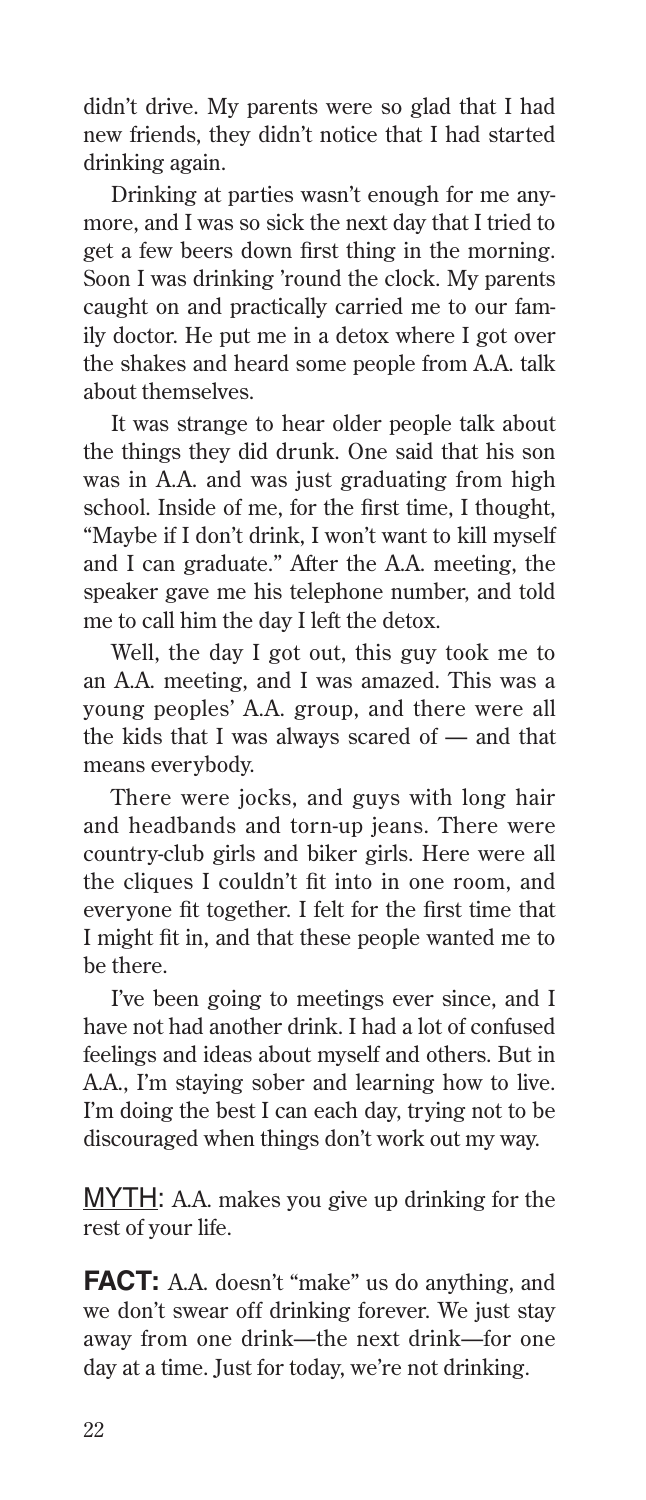#### *"I hated myself terribly."*

I was a teenage alcoholic, a 14-year-old girl who desperately wanted to become a woman. I despised authority, ran from the pain of my childhood, and sought thrills no matter what the cost.

I aspired to be every boy's fantasy and every girl's best friend. I wanted to be the best—the prettiest girl, the best dressed, the best basketball player. Instead, I found a skater boyfriend, lost my virginity, and skipped tryouts to drink cheap wine with the girls in the neighborhood.

Those first few drinks brought me peace and a feeling of belonging to the human race. I sold my soul to alcohol, threw away my dreams, and broke all promises to everyone, including myself. When I drank, the boys liked me, I had more confidence, and I feared nothing.

Quickly, though, my newfound solution became my worst nightmare. When I drank, I blacked out and came to with people I didn't know, came to in backyards and in strange homes on the other side of town. I was sexually assaulted a few times as a result of being so intoxicated.

I started taking other drugs. I was worn out, and at 16 attempted suicide. Finally, my family put me through rehab, which is where I first learned of A.A. I went through the same treatment center three times that year. I was too young to be an alcoholic, I thought. But soon I realized that every time I put alcohol in my system, horrendous things happened.

I began to see how I had destroyed my life. I hated myself and decided to try this A.A. thing. I went to meetings with some other 16-yearold sober girls. Eventually I got a sponsor, and she took me through the Steps. I found a home group, which I am convinced to this day is what saved my life. I had to stick with the winners, as some of the young people were starting to go back out and drink. I started doing service, and one day I realized I did not want to die anymore, that I did not want to drink anymore. I learned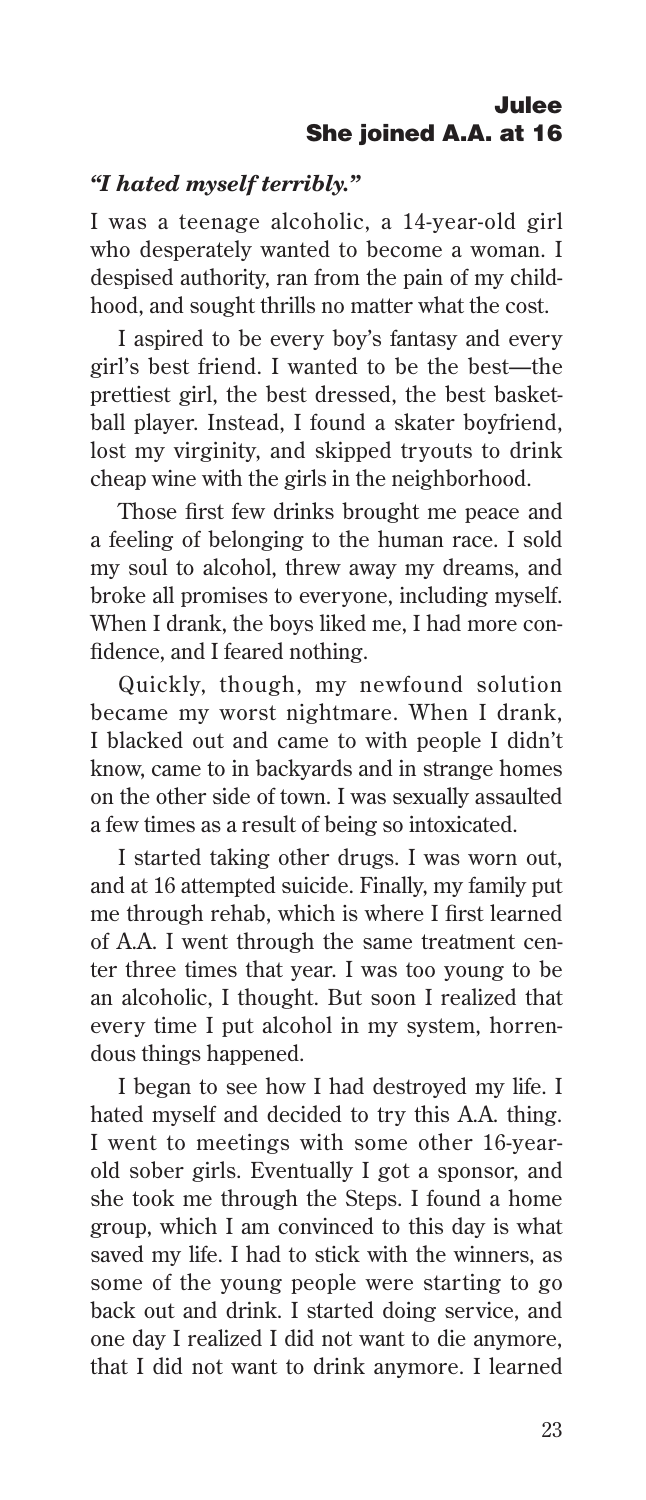that if I did what the people in A.A. told me to do, I would probably stay sober.

I just turned 30, and I have thirteen and a half years of continuous sobriety. Sobriety has given me my life, and it has given me that inner peace. I was told at my first meeting to expect a miracle, and I am glad I believed that, because it happened and continues to happen for me.

#### Andrew He joined A.A. at 17

#### *"A moment of clarity made me willing to listen."*

I started drinking when I was 12. When I drank, my feelings of being different and inadequate became unimportant. At first, I was an occasional drinker, drinking when the opportunity would arise. As time went on, I worked at making sure the opportunity to drink occurred on a more regular basis. By the time I was 13, if I failed to arrange things so that I could go out drinking at least one weekend night, I became irritable and discontent.

At 14, I entered high school and started hanging out with kids, some who were older, who knew how to get alcohol.

I thought that people who used drugs were out of control; then I started doing them. I thought that people who got drunk on school nights were out of control, until I started doing that, too. My last line to cross in high school was when I started drinking during school. I still managed not to flunk out and in fact finished in three years (though I was drunk at my own graduation ceremony). That proved to me that I did not have a problem with alcohol and drugs.

I entered college when I was 17, where, with the added freedom, I started drinking and using all the time. The wheels started coming off very shortly, and I dropped out of school to avoid flunking out.

As part of dropping out, I agreed to go into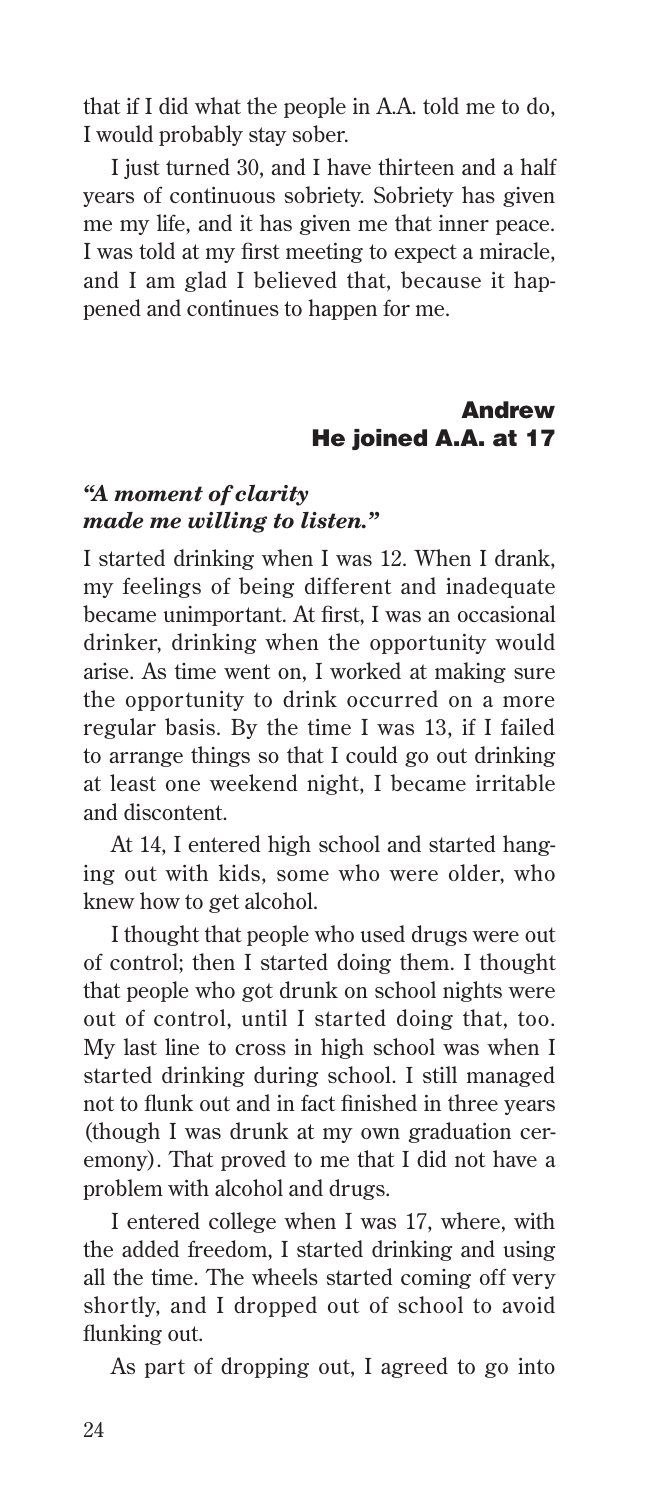treatment for drug and alcohol addiction. On entering the treatment program, I had a moment of clarity. If something didn't change, I was going to drink again; and if I drank again, I would be right back where I started. This moment of clarity made me willing to listen to some of what I was told in the treatment program.

The program was an introduction to the Twelve Steps of Alcoholics Anonymous. I was told to go to A.A. meetings and start reading the Big Book. I started doing both, though I still felt uncomfortable in my own skin, and was still obsessed with drinking. I wasn't sure I wanted what the folks in the A.A. meetings had, but I was sure that I didn't want what I had.

It finally hit home when I read the part in the Big Book where it suggests that, if you have any doubt about whether you are an alcoholic, go out and try some controlled drinking. This sent a shiver down my spine. I knew what would happen if I drank: I would get drunk. If something didn't change, I was going to drink again; and if I drank, I would get drunk. I was powerless over alcohol. I was also more than willing to admit my life was unmanageable. I had taken Step One.

I started working the other Steps with a sponsor. I balked at the God stuff and at taking my inventory, but I went ahead anyway. I was desperate. Slowly, things started to change in my attitude and the way I felt on a daily basis. The obsession with drinking took a while to leave, but it eventually went away. I started participating in my own life.

I have been continuously sober since my first A.A. meeting, and that was over 20 years ago. I now teach at a university and enjoy life immensely. I still go to A.A. meetings on a regular basis. Alcoholics Anonymous has given me an excellent life.

MYTH: I'm a bad, weak-willed drinker.

**FACT:** We learned that alcoholism is an illness, not a moral weakness. Like most other illnesses, it can strike anyone. Alcoholism can't be cured; it can only be arrested. Instead of taking medicine, we participate in the A.A. program.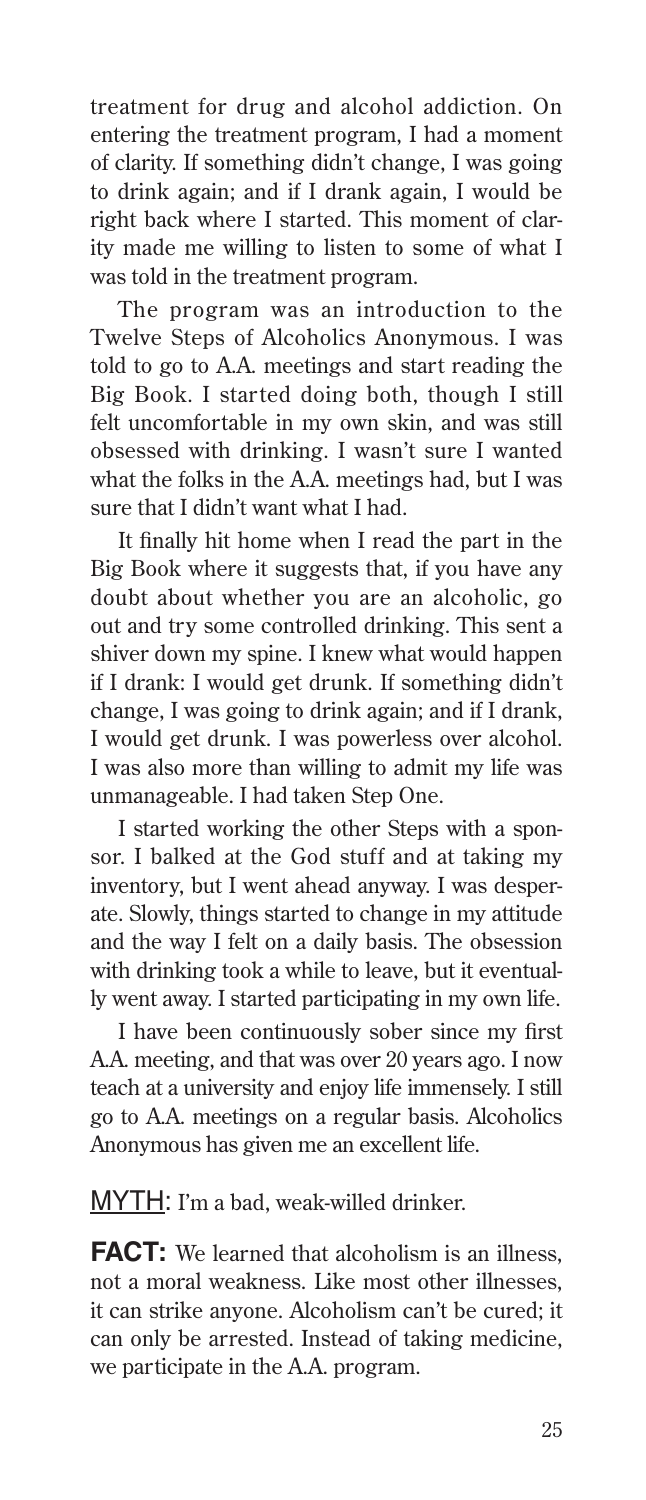#### *"Alcohol transformed a sweet child into a daily blackout drinker."*

I grew up in an affluent Jewish family in the New York suburbs, and attended top-notch private schools. My future was full of opportunity … that is, until I drank.

I was introduced to alcohol by my older brothers and their friends when I was 12, in the basement of my parents' house. I wanted to be accepted, and my brothers thought it was cute to see their little sister getting drunk. Alcohol made me feel important, attractive, and unafraid.

By the ninth grade, alcohol had transformed a sweet, innocent child into a lying, cheating, and self-destructive daily blackout drinker. I tried to maintain appearances to avoid being called on my drinking. And, in fact, I got decent grades, performed in a dance company, and was even president of my class. Meanwhile, I was losing most of the friends I had known since grammar school, and could no longer keep straight the lies I was telling my family. At one point, at age 15, doctors thought I had an eating disorder because I weighed only about 85 pounds. The truth is, I didn't like to eat because it was easier to get drunk on an empty stomach. I had horrendous hangovers and would vomit almost every morning. I also started using many "dry goods."

My school was a closed campus, and I was often caught sneaking off the grounds to drink and use drugs. My grades started to drop, and it was getting harder to keep up a good front.

I changed schools, thinking that might help, but it did nothing to tame my drinking. In fact, it became much worse. A school administrator suggested that I attend a few A.A. meetings, but I was not ready for the solution.

The summer after my junior year, I went to Switzerland on an exchange program. It was the first time in my life that I could drink legally. The summer began as a series of blackouts and ended with a moment of clarity. I was sitting by myself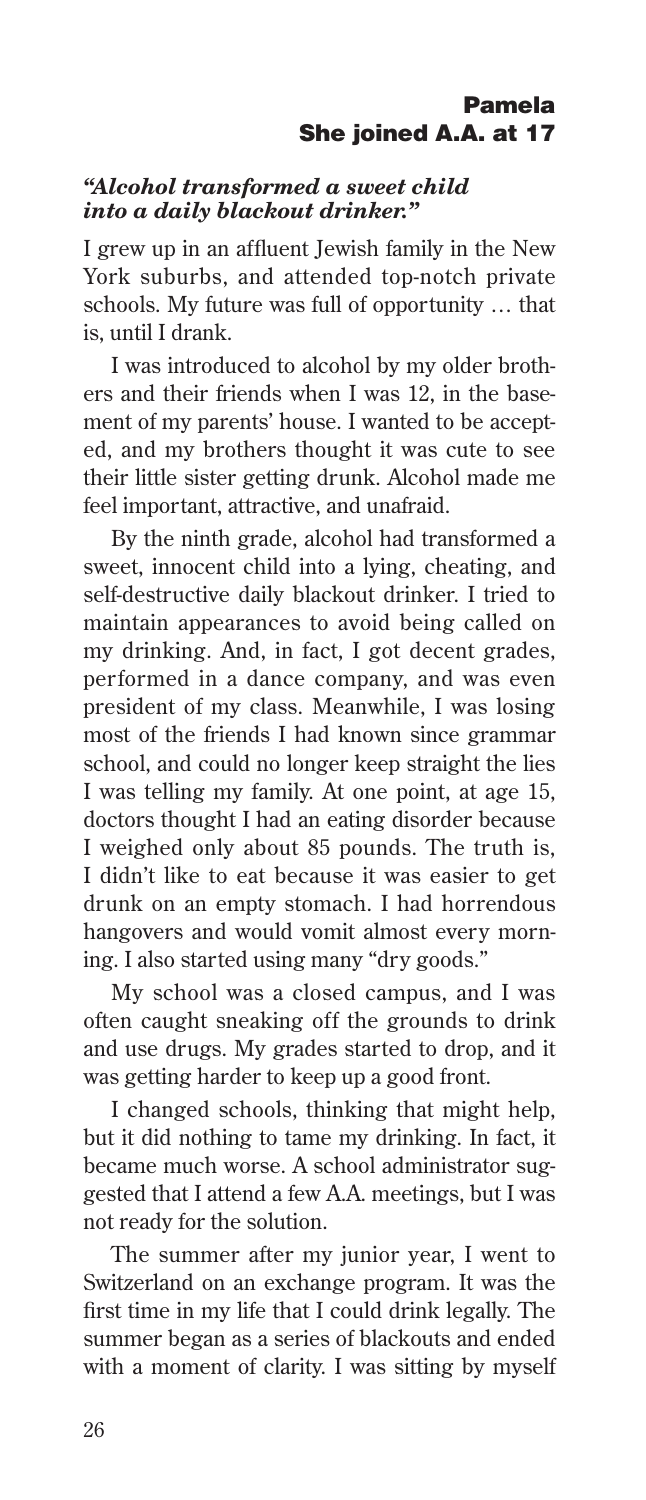in a small outdoor café, getting drunk. There was nothing unusual about this day. No catastrophes, no sirens, just a girl full of fear and full of desperation who knew she needed help. It was at that moment that I wanted more than anything to go to Alcoholics Anonymous and get sober.

Back at school in September in my senior year at age 17, I started going to A.A. meetings. I worked with a sponsor who guided me through the Twelve Steps. I went to lots of meetings and developed a relationship with a Higher Power. A.A. became for me a way of life, and restored my hope in a life that I once thought was lost. It has been over 17 years since that moment of clarity that allowed me to open myself to the gift of Alcoholics Anonymous.

# John He joined A.A. at age 18

#### *"A.A. was showing me a way of life that was far better than the one I was living."*

I am the youngest of 11 children from an alcoholic family. We moved around quite a bit, and my parents divorced when I was nine. There was a lot of abuse in the family, and I was really shy and timid. I always ran to my mom for security when I was scared of getting beaten by my dad.

I first got drunk at 11 years old. Drinking took away fear of people and insecurity, but it led to trouble. As a teenager, I made numerous trips to treatment, halfway houses, and juvenile correctional centers. I never finished school. The first time I read a book cover to cover was while I was in jail. I tried to con everyone, and quickly learned to say what adults wanted to hear so they would get off my back. Still, I felt very alone because I saw my problems as unique.

There were some periods of sobriety to please others, but they didn't last, and life continued to be unbearable.

My last period of drinking continued for about a year. After my last drunk, I found myself in jail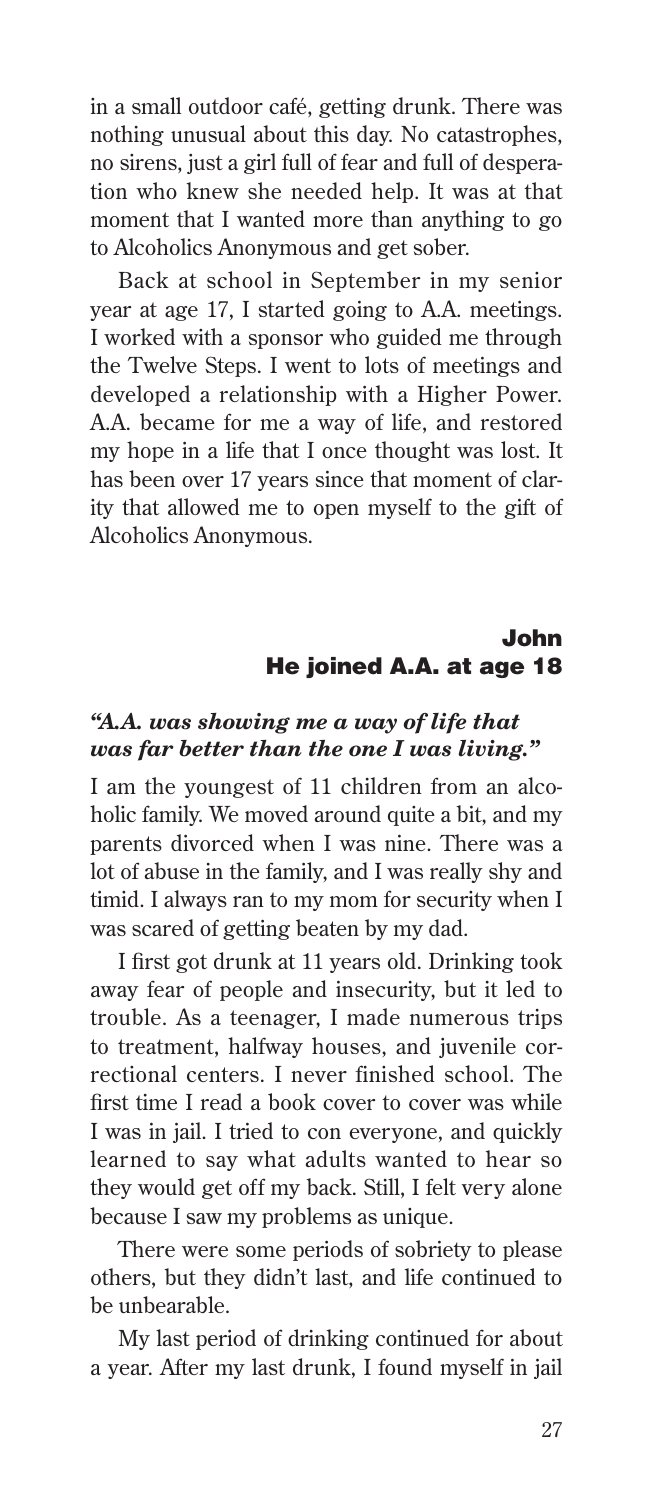for three burglaries and an assault. I hope I never forget; I wanted to crawl into the corner of the jail cell and die.

I was sent to a regional correctional center, to treatment and another halfway house. This was when I started to reach out and find freedom through A.A. I did not know whether I wanted to be sober, but people at A.A. meetings kept saying, "Keep coming back!" It was really nice to hear. A.A. was showing me a far better way of life, and how I could face life's everyday problems and not feel alone.

I know I have a long way to go, but with this program and God, I know I can make it, though I still have bad days.

But I have had the opportunity to share my experience, strength and hope at a couple of correctional facilities. I feel more a part of the program and this is very gratifying. With God, I can learn how to live "happy, joyous and free" and stay sober one more day.

## Bob He joined A.A. at age 18

#### *"I don't wake up in the morning wondering what I did the night before."*

By the time I was 18, I drank or drugged daily. My pattern was to wake up in the morning and head for the liquor store. I'd buy whatever I had drunk the night before to try to get over a sick stomach and the shakes. Then, I'd drive out into the country and take a drink and throw up, and continue doing that until I could keep enough down to stop shaking.

I fantasized about being born 150 years ago, when I could have been a cowboy—the buffalohunter type, off on my own. I spent a lot of time on the back roads of the Oklahoma Panhandle, in my pick-up truck with a jug of whiskey. I thought this is what all the kids my age we're supposed to do.

I did have one friend that didn't drink. He talked subtly about his "program." I had no idea that the program was Alcoholics Anonymous. He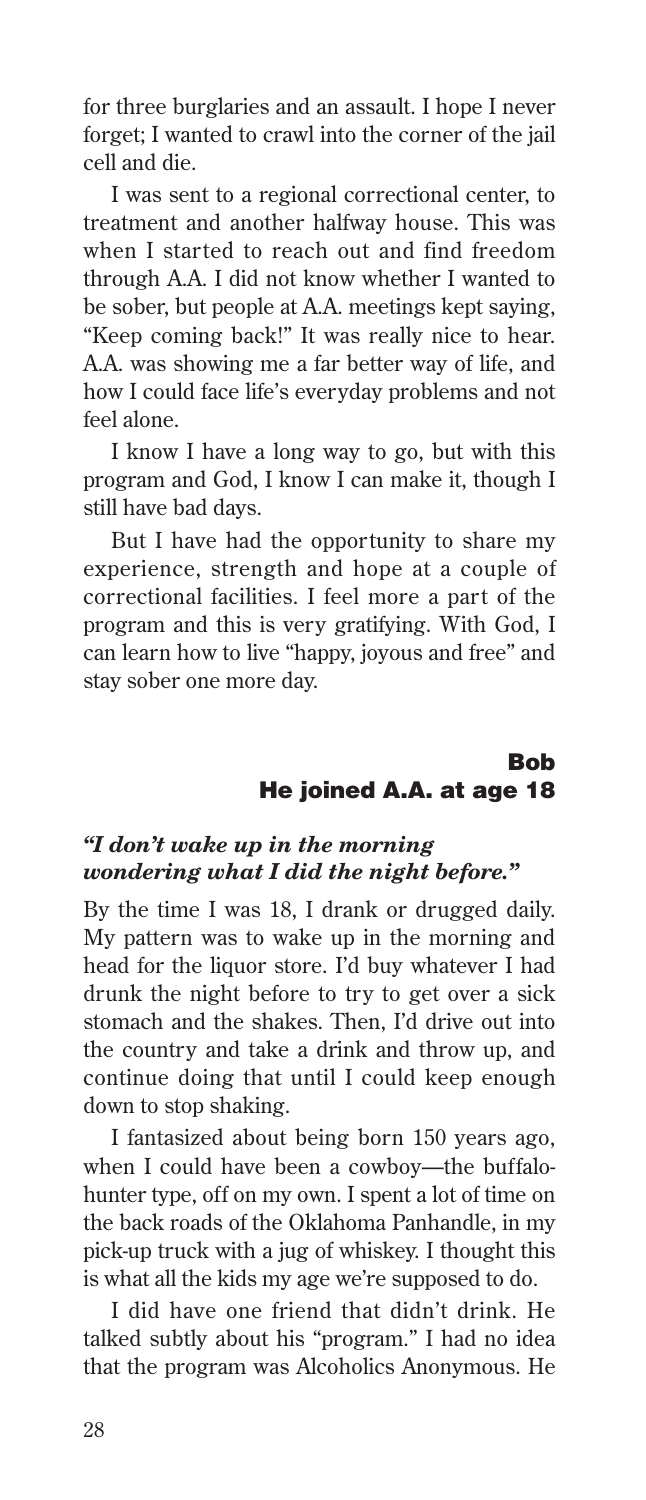simply talked about what he was doing: that he just wasn't drinking for today.

I started wanting to do something about my drinking. I went to some A.A. meetings; though I couldn't listen, I did pick-up some of the simple things: "One Day at a Time," "Keep It Simple," and "Easy Does It."

I knew I needed to slow down. I've always been a 50-yard man in a 100-yard race, and never completed anything. I started A.A the same way. I wanted to get it, but I didn't really want to hear it from anybody. I wanted to get it my way. I did hear "Let the alcohol level get below the ears and then you can start hearing." At the A.A. meetings, I met people who had been sober for 20 years, and people who had just walked in drunk. I was no more or less important than anyone there.

Sober, I don't get that gut-wrenching feeling when I meet new people. I don't have that constant fear of the outside world. Whenever the world seems crazy, I need to see that I'm crazy, not the world.

I don't think that I could ever show people how I really felt about them. Today, I have the freedom to show I care. It's great to be alcohol free, and to feel love as never before.

Most important, I don't wake up in the morning thinking about getting high and where the money is coming from. Describing sobriety is impossible. It's being free. Sobriety is the greatest gift—a gift that I never wanted, but I'm glad to have.

#### Carmen She joined A.A. at age 20

#### *"No longer a campus wheel."*

At 17, I had a "model daughter" image and lived up to it by winning a four-year college scholarship.

Still, I entered college with a full-blown case of rebellion against authority. I was drinking at parties and on weekends. I was elected to several student-body and organizational offices. But because of low grades and having been caught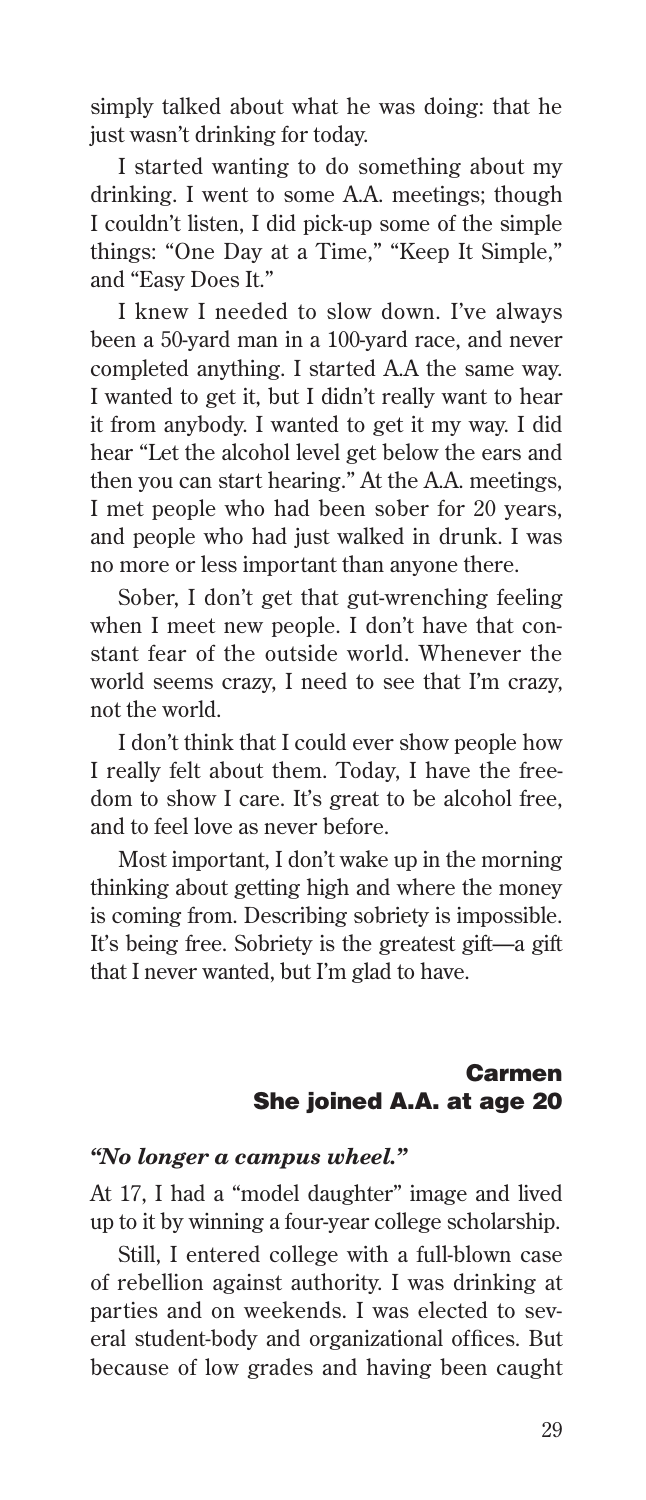drinking on a university-sponsored trip, I was removed from most of these honors—and lost my scholarship.

That summer, my parents decided I needed a vacation. My dad and I had fought about the heavy drinking he did, and about my engagement to a black-leather-jacket guy; so, to restore family peace, I went to Atlanta. I began daily drinking at a country-club pool with other vacationing students. Here drinking all day and night seemed to me nothing but social drinking.

I returned home unwillingly, afraid this new way of drinking would have to stop. Since I was made to go back to school, I decided to react maturely by flunking out. My sophomore year saw alcoholic drinking take over my life. If I drank before class, I was embarrassed and ashamed to attend. But then I started drinking in order to attend class, to date, to go to games or parties. At the end of my sophomore year, now 19, I flunked out.

On New Year's Eve, I really noticed how I drank: gulping to hurry that plateau of self-confidence and freedom from loneliness, fear and guilt. And when I reached it, I could not stop drinking.

The next day, I attended an A.A. open meeting, where I heard a woman begin her story with her teenage drinking. It sounded familiar. Perhaps I might become an alcoholic, I thought. Perhaps I might already be one.

So I joined A.A. But, at 19, I felt too young. I told myself and others, "I can't have fun without liquor. Life's passing me by. I'm missing out." I drank again, and my fear, loneliness, guilt, remorse, and misery increased.

Yet I returned to school, and one October weekend I had a date that ended with me blacking out. The next day, I was hung over and filled with self-hatred and disgust. With my first hangover and second blackout went two of the excuses I used to convince myself I wasn't an alcoholic. All day I thought, "I'm never going to drink again." Then I'd think, "That's what those A.A. people said, and it just kept getting worse."

That night, I caught a plane home, and arrived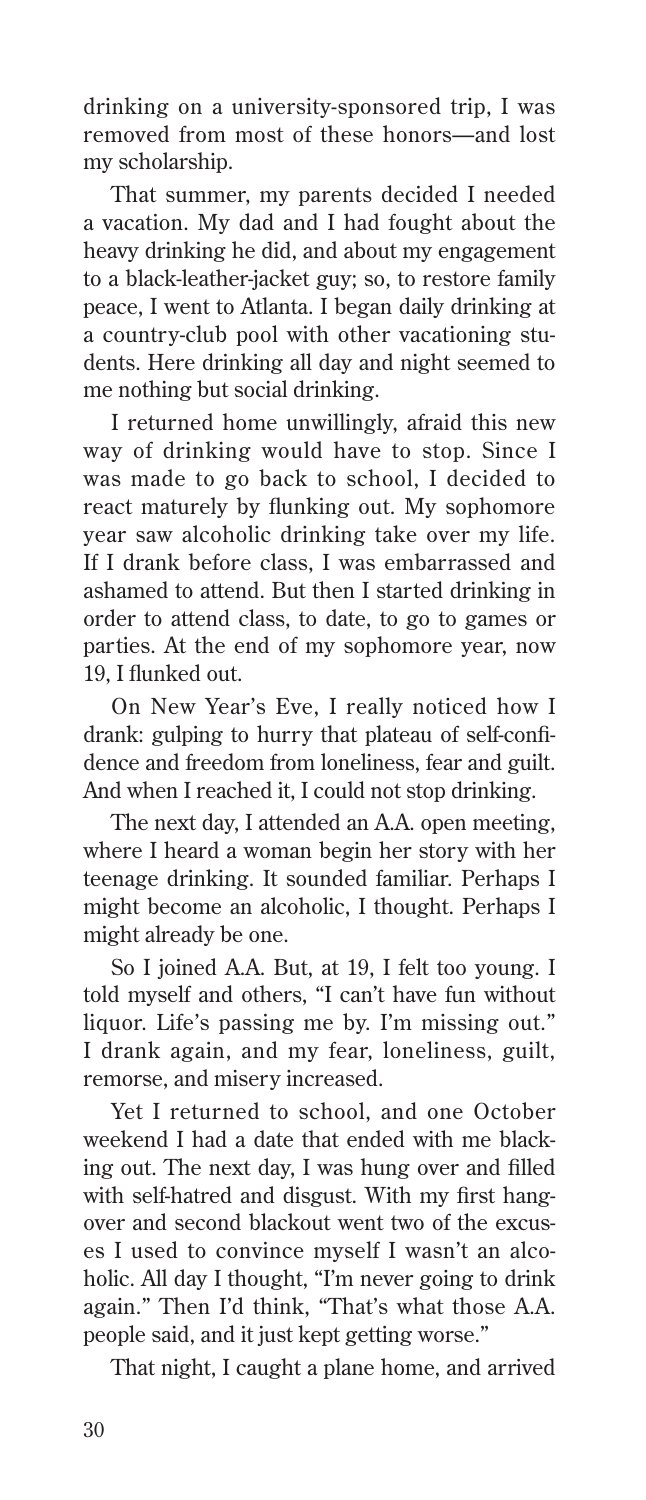just in time for an A.A. meeting. I wanted to change. I wanted freedom from fear, loneliness, and lies. I wanted self-confidence. This time, I believed self-confidence came with sobriety. I had a new attitude: if other members think I'm too young, that's their problem. I plan to stay!

This new way of life began just the week before I was 21. I returned to my university and campus activities. After a year in A.A., I was elected a student-body officer — again.

After two years, I received two degrees and acceptance to graduate school.

Once, I was afraid social activities would be inhibiting if I didn't drink. Now I have grown less self-conscious about not drinking, and fun and friendship have increased. The program's principles opened new doors for me, giving me new hope, and a fuller enjoyment of life.

MYTH: I know I have a problem. But I can beat it.

**FACT:** If you are like us, the chances are you can't beat it alone. Alcoholism is a progressive illness; and if an alcoholic keeps on drinking, the illness will always get worse.

#### Joyce She joined A.A. at age 20

#### *"I decided I was simply going crazy."*

I had a beer at 13, and wine once in while in high school. I graduated from high school young, and with honors. I married at 17, intending to go to college while my sailor husband was overseas. Eight months later, my marriage was finished.

This was a time of confusion and despair; and for the first time, I became intoxicated. I felt ten feet tall, released of all fears and tensions. I hated the smell and the taste of liquor, but oh those wonderful effects!

I drank as often as possible, seeking intoxication and that relaxed, happy glow. The drinking produced several hangovers and lapses of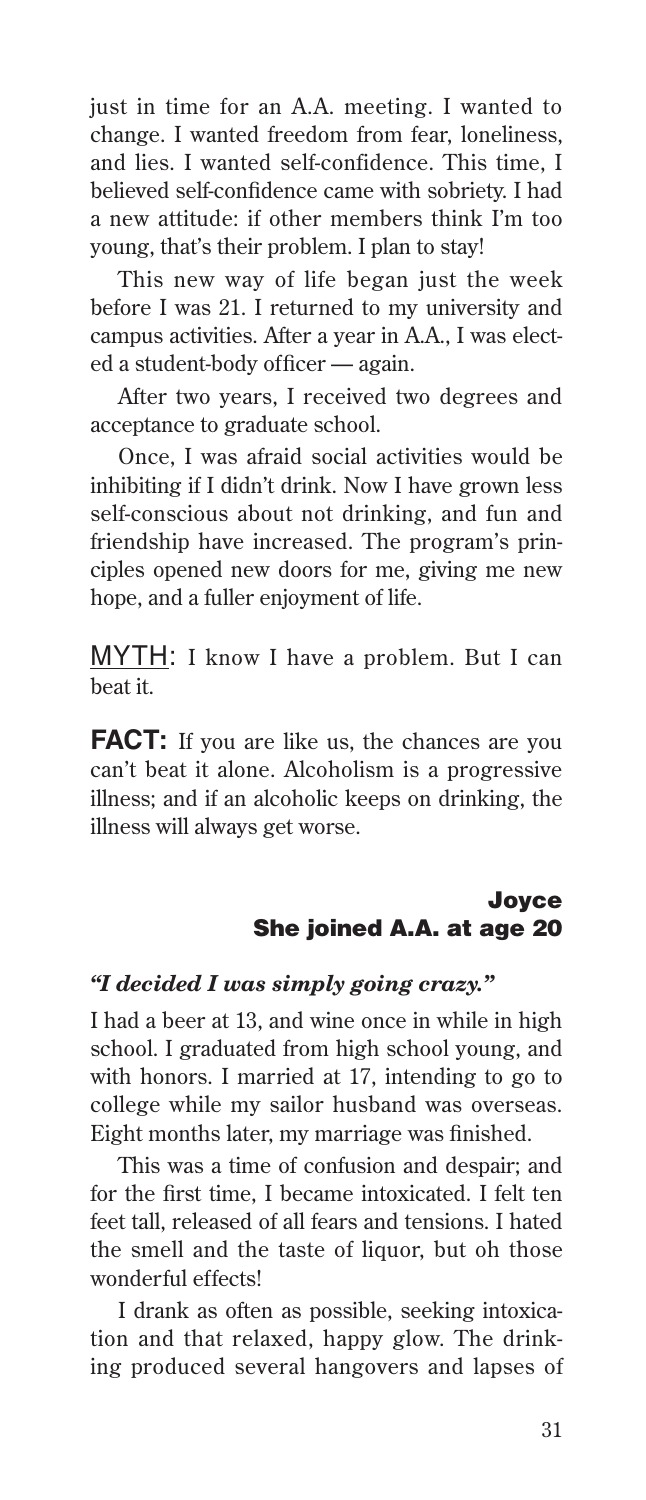memory, which I attributed to depression and emotional disorders. On a few occasions, I also had uncontrollable shaking. This I assumed to be my heart — at the tender age of 18!

I returned home, and at mother's insistence, I sought psychiatric help. Naturally, I never mentioned drinking to the doctor. Because I was certain that all my problems were a direct result of my parents' divorce, I talked to him only about my preschool years.

Resentful at family interference, I decided to move. My father lived in Missouri, and I was accepted at a college in his town. I had high hopes of attending college and working part-time, with booze to relax tensions until I could straighten out my mental disorders.

Somehow, the drinking took up too much time, so I gave up school for another semester. My "high and happy" drunks began turning into suicidal depressions. After trying two more psychiatrists, I decided I was simply going crazy. Some day, I knew, I would break completely.

I did not have the courage to commit suicide because the damning, fearsome God I pictured would not tolerate such an action. But surely He could not hold a mental breakdown against me. My blackouts became welcome, since they were only a sign that the end was near.

But my mental breakdown wasn't arriving rapidly enough, so the next year I sought still another psychiatrist. He mentioned alcoholism, and spoke of the courage, strength, and support A.A. people derived from one another.

Me an alcoholic? Absurd! To alleviate family pressures, though, I attended an A.A. meeting. The friendliness, sincerity, and open honesty impressed me. I listened to members' stories of jails and D.T.s, and decided I'd join if I ever got that bad!

When I began to drink again on a vacation, I sought A.A. again. But I felt I did not belong here any more than anywhere else. A generation — sometimes two — stood between me and the others. I never felt close to anyone, refused offers of friendship, listened with a closed mind, and followed suggestions only haphazardly. I still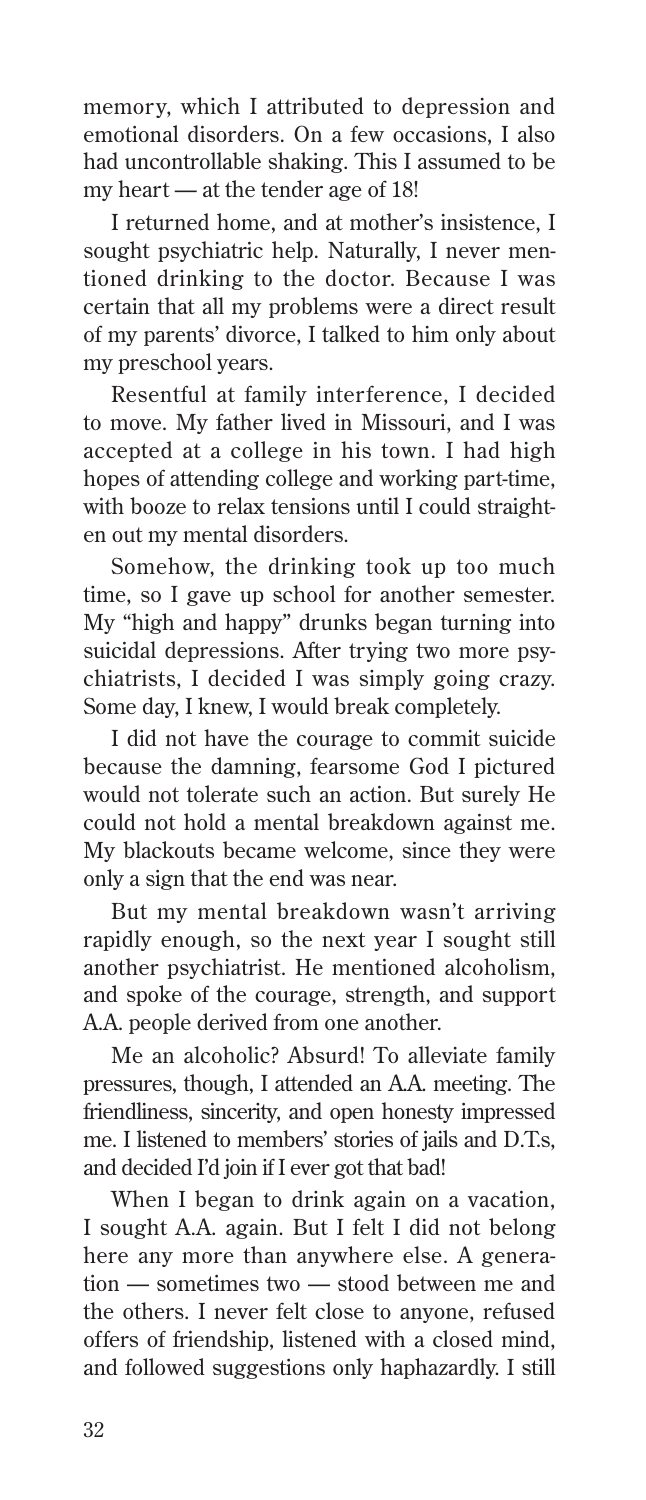believed my problem to be mental, not alcoholic. So I began drinking again.

Finally came a cheap hotel room, pills, wine, vodka, and gin, and a 20-year-old girl in the middle of the floor throwing up in a shoe box, too sick to make it to the bathroom. And this time, the D.T.s. But with the help of a nonalcoholic female resident of the hotel, I returned to A.A.

After five years of continuous sobriety, my step is a little lighter, my heart a little easier. How does A.A. work? I don't know. Only that it does.

Many of my A.A. friends are older, but there is no barrier. A.A. is big enough for all.

#### MYTH: A.A. is for bums and old people.

**FACT:** The illness of alcoholism strikes people of all ages, races, and economic situations. A.A. can and does help people from all walks of life.

#### Al He joined A.A. at age 21

#### *"I knew why I was going to college — to have a good time…"*

At 14, after a school dance, I drank and had my first blackout.

The next seven years, my drinking got progressively worse. I drank whenever the opportunity presented itself. I got phony proof when I was 15, so I could get served in bars.

I gained admission to a very good college. I knew why I was going to college — to have a good time and get a degree. I joined the best fraternity and measured success in school by the number of parties, dates, and the times I got drunk. I never did any more work than necessary. The blackouts increased, which I saw as a sign that I had enjoyed myself.

My Freshman year, the proctor called me to his office. A friend and I had gone to a secretary's apartment after the bar closed, and we stole half her belongings. She reported us, and we received a warning.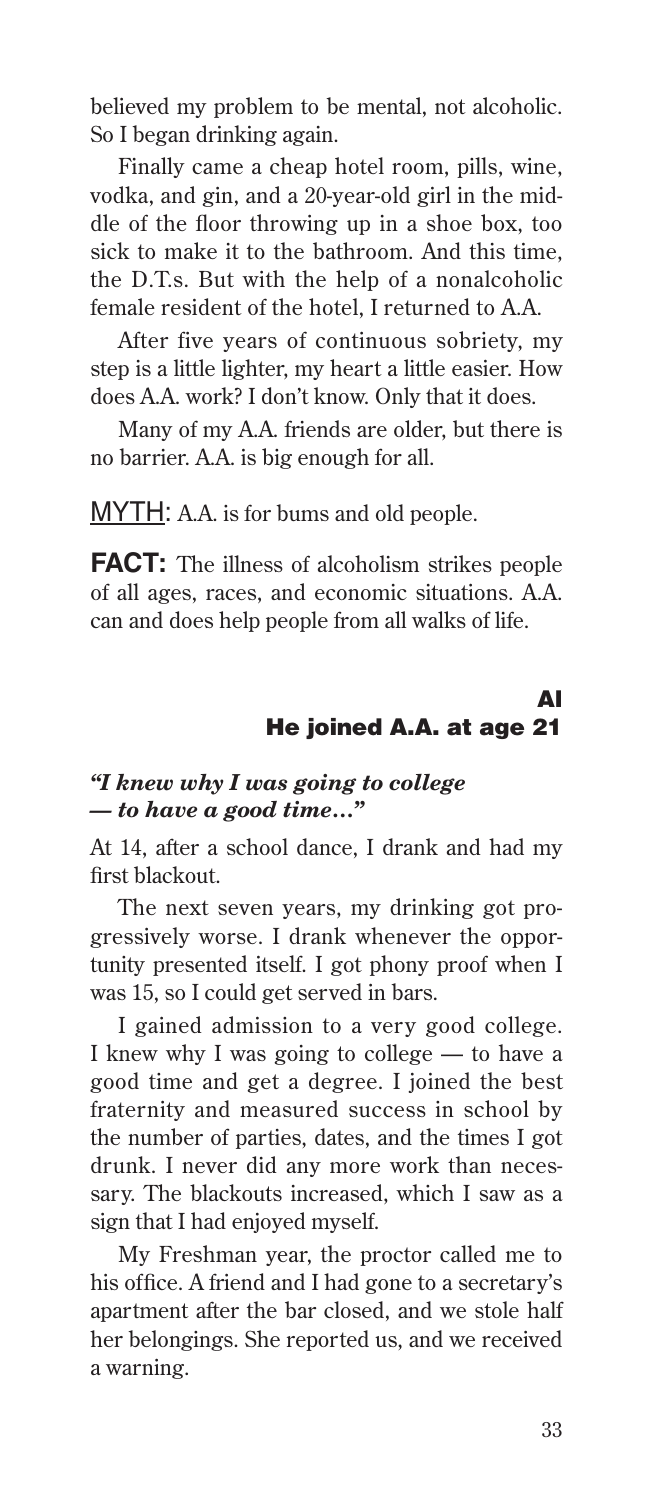In the spring, the fraternity president warned me that the brothers thought I should cut down, that I was giving the fraternity a bad name.

My junior year was by far the worst. I went back early, and for a week I never drew a sober breath. Most days I made no attempt to attend class.

In December, I was again called to the proctor's office, and sent to a psychiatrist. The doctor told me that I would have to leave school to do something about my drinking problem. I was shocked. What drinking problem? I said I would stop if allowed to stay, but he stressed that I had lost control. I left school that afternoon.

The day after Christmas, I entered a psychiatric clinic. I felt confused, about what had happened and what was going to happen. When someone tried to talk to me, my only response was to cry. Later, I was able to talk to the doctor quite freely about my drinking. Eventually, I admitted that I might be an alcoholic.

After six months, I was discharged from the clinic. My father attended A.A. meetings and my mother was a member of Al-Anon (for relatives and friends of alcoholics). I had attended many meetings in the past with my parents. Yet I made no attempt to contact A.A. when I left the hospital. I stayed sober for two months, and then picked up the first drink.

I drank for two months, and got progressively worse. Finally, I was convinced alcohol had the best of me. I went to my first meeting that night, and have not had a drink for two years, one day at a time. The understanding of people in A.A. was the first thing that impressed me. They were not shocked by my drinking history; they knew what I was talking about.

I went to meetings every night, and, after two months, I asked a man to be my sponsor. He proved to be the biggest help, providing the answers and encouragement necessary for me to make this program work.

Being young bothered me at first. But the old men who came in, and stayed with the program, gave me incentive.

A.A. has given me my life and my sanity. I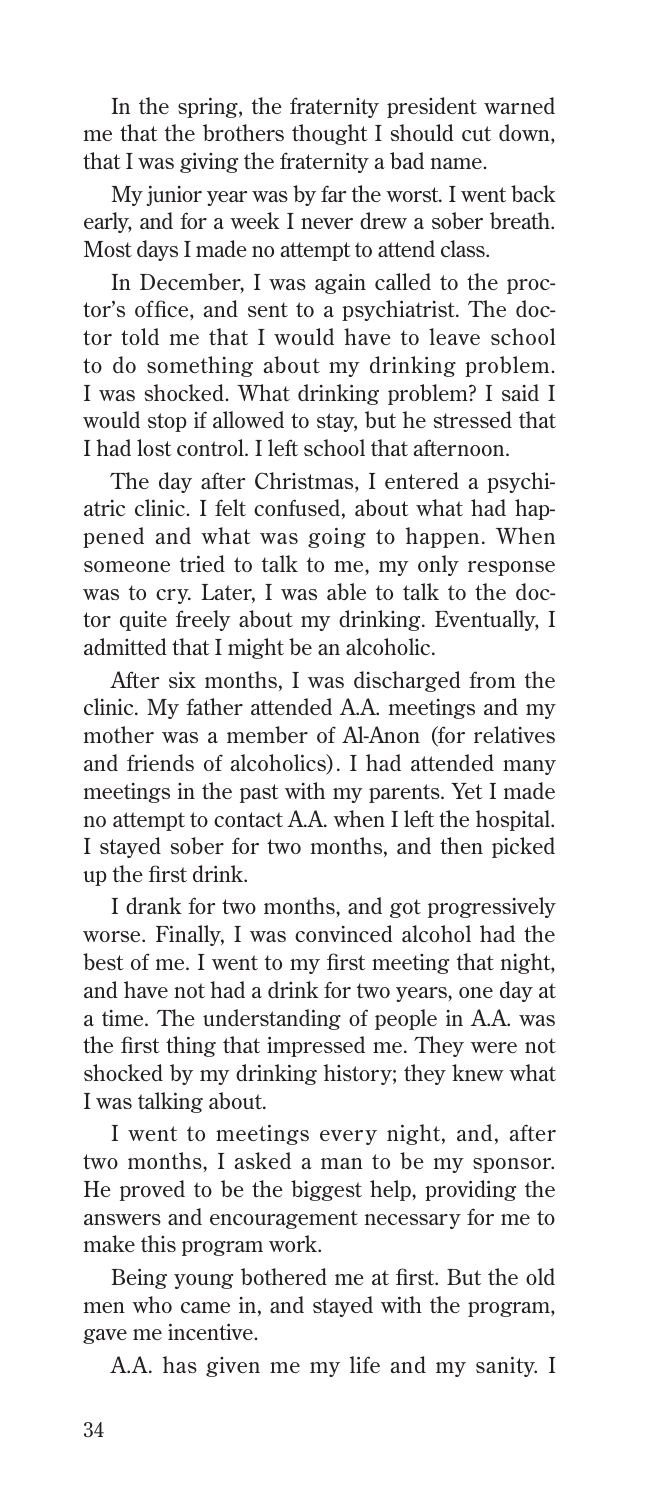am now back at the university, and will probably be on the dean's list this term. I try to balance studies, A.A., and other things I enjoy. All this is mine by staying away from one drink, one day at a time.

MYTH: A.A. means people telling me what to do.

**FACT:** To join A.A., all we had to do was decide we wanted to be members. No forms to sign. No dues to pay. "The only requirement for membership is a desire to stop drinking." We also found there are no musts in A.A. People give us suggestions on how to stay sober, which are based on their own experience.

### Brian He joined A.A. at 22

#### *"On the Fourth of July, I was graced with independence from alcohol."*

In grade school, I was an altar boy and a Boy Scout. I received an award from the district attorney for citizenship, and was generally very "uncool." In high school, I began to drink at least every weekend. I immediately got a part-time job to pay for my fun. I decided I never wanted my drinking money to be at anyone else's discretion, and I have never been unemployed since. Suddenly, after a lot of drinking and some fun, I was "cool." By my senior year, I had very cute girlfriends, and went to lots of parties and rock concerts.

My grades got worse, though, as my drinking increased, and I no longer participated in sports or school clubs. And although I worked 25 hours a week, I never had any money. I drank and/or used some drug every day.

I enrolled in college but rarely went to classes. In just a short time, I realized I would never do the work required. I left school and landed a clerical position at a bank, where I soon found the party people. It didn't take long before I was par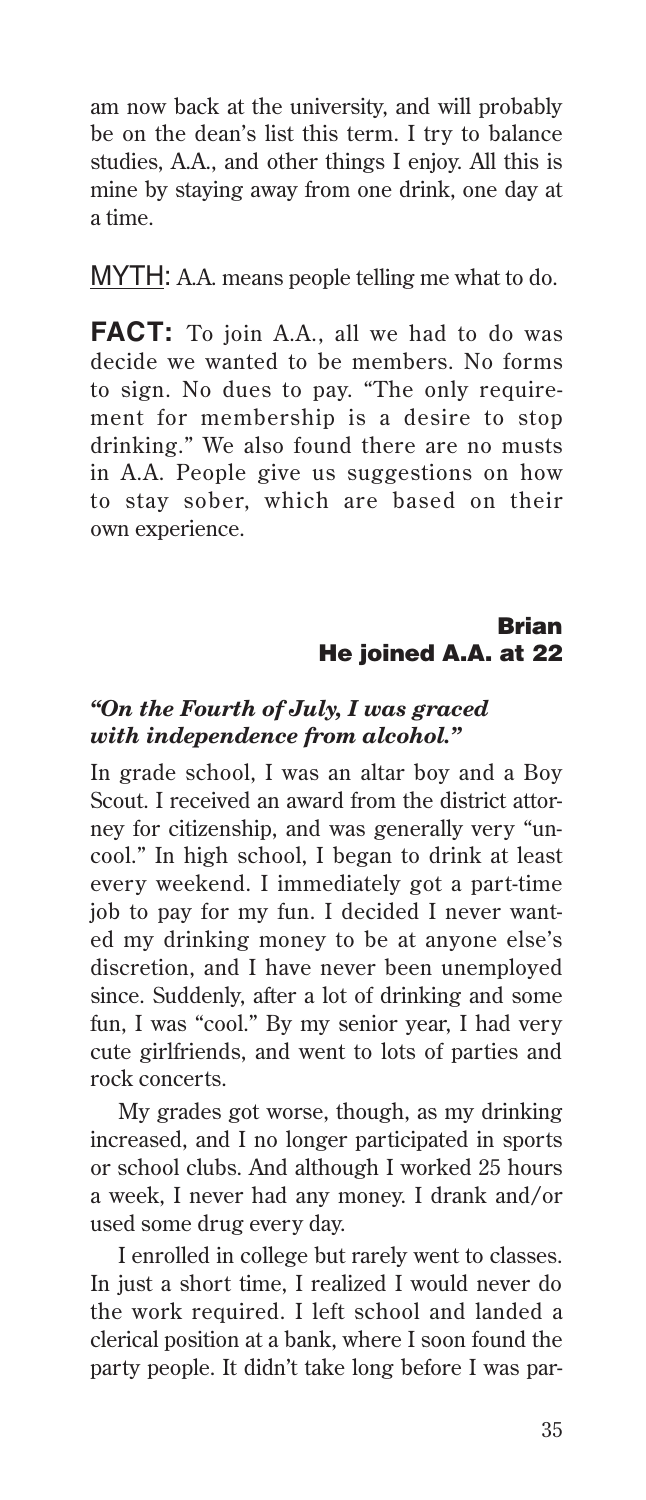tying before work, during lunch, after work, and at night at the local bar. Some nights were fun, but not as frequently as they were in high school. In drunken stupors, I would do things that hurt or embarrassed myself and my friends. Waking up (sometimes the next afternoon) I was overwhelmed with shame and guilt that could only be calmed with a drink. Alcohol was getting me into more and more bad situations. I started to think that I was insane and drinking was holding me together.

I worried about being thrown out of my house, losing my girlfriend, or losing my job. Friendships dwindled; sometimes I would be in a nice quiet bar by myself when someone I knew would walk in. I didn't want to talk. All I wanted was to drink, but I would act like I was glad to see them because I didn't want them to think I had a drinking problem.

I fantasized about living on the beach in the Virgin Islands, drinking rum till I died.

I finally sought help for what I thought was insanity. I figured I would end up in a straightjacket. The psychiatrist asked about alcohol and drugs. I wanted to talk about my other problems, but he kept asking about alcohol and drugs. Finally, he convinced me to try an A.A. meeting.

My age and lack of a low-bottom story helped my denial. I looked at people in A.A. and thought that maybe, if I was older or was as bad as they were, I would stop. I said "Easy for you to say stop drinking, but I'm only 22."

I sat in meetings and compared, thinking, "I never drank scotch in the morning, or I never had trouble with the police. See, I'm not an alcoholic." A.A.s explained that some bottoms were lower than others, and that it was not how much I drank that mattered, but how it affected me. If my bottom was low enough for me, then it was low enough for A.A. "The only requirement for membership is a desire to stop drinking," they told me. So I decided to give it a chance, not sure I was an alcoholic, but definitely "sick and tired of being sick and tired."

I started making meetings regularly. I knew I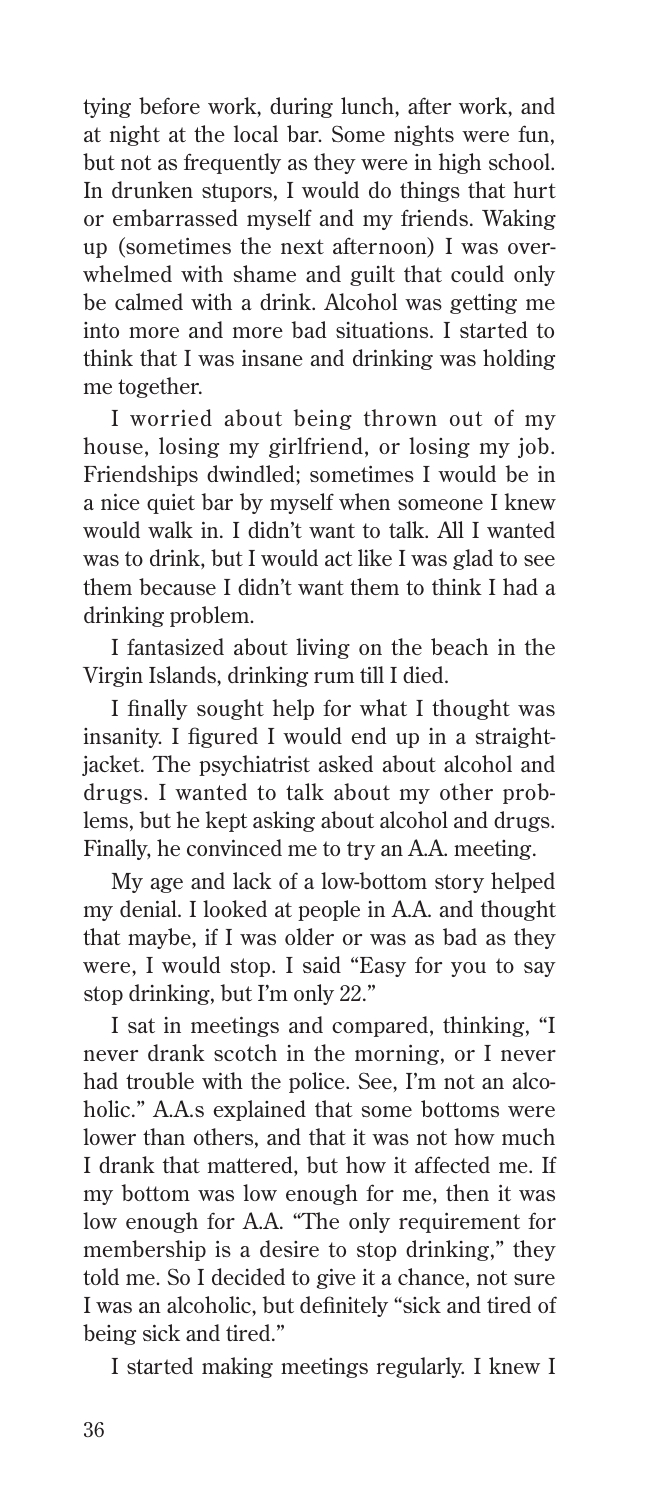didn't need to be an alcoholic to attend A.A.; I just needed a desire to stop drinking. I made phone calls and accepted some suggestions. It felt great to understand that I wasn't bad or weak-willed; I was sick. Finally, on the Fourth of July, I was graced with independence from alcohol.

My career has blossomed, from a bank clerk to officer of a major brokerage firm. And although my relationships are not perfect or painless, they are no longer devastated by drinking and drugs. Today, I am foremost a member of A.A., dedicated to recovery, service and unity; but I am also now free to become whatever else I choose.

#### Grace She joined A.A. at age 24

#### *"The empty space inside me has been filled . . ."*

I always felt different, and in many ways I am: I'm a Hispanic living in a white neighborhood. I was adopted and my father was an alcoholic. Fitting in wasn't easy, but I tried very hard. I changed my personality, my clothes and my accent. When I took my first real drink, I was trying to fit in with my co-workers.

After graduating from high school, with good grades, I found an apartment and secretarial job with a large accounting firm. I was very excited about working for such a well-known company, having a weekly salary and the opportunity to follow my dreams. I planned to earn a college degree and become a social worker.

But I was scared that I wouldn't fit in with my sophisticated co-workers, that my Hispanic accent would turn people off, and that I might fail as an executive secretary.

On my first payday, some other secretaries invited me to lunch. We went to a nice place, and they all ordered drinks—I got the idea that they did this a lot. The only alcohol I ever tasted was diluted wine at home, and I knew I shouldn't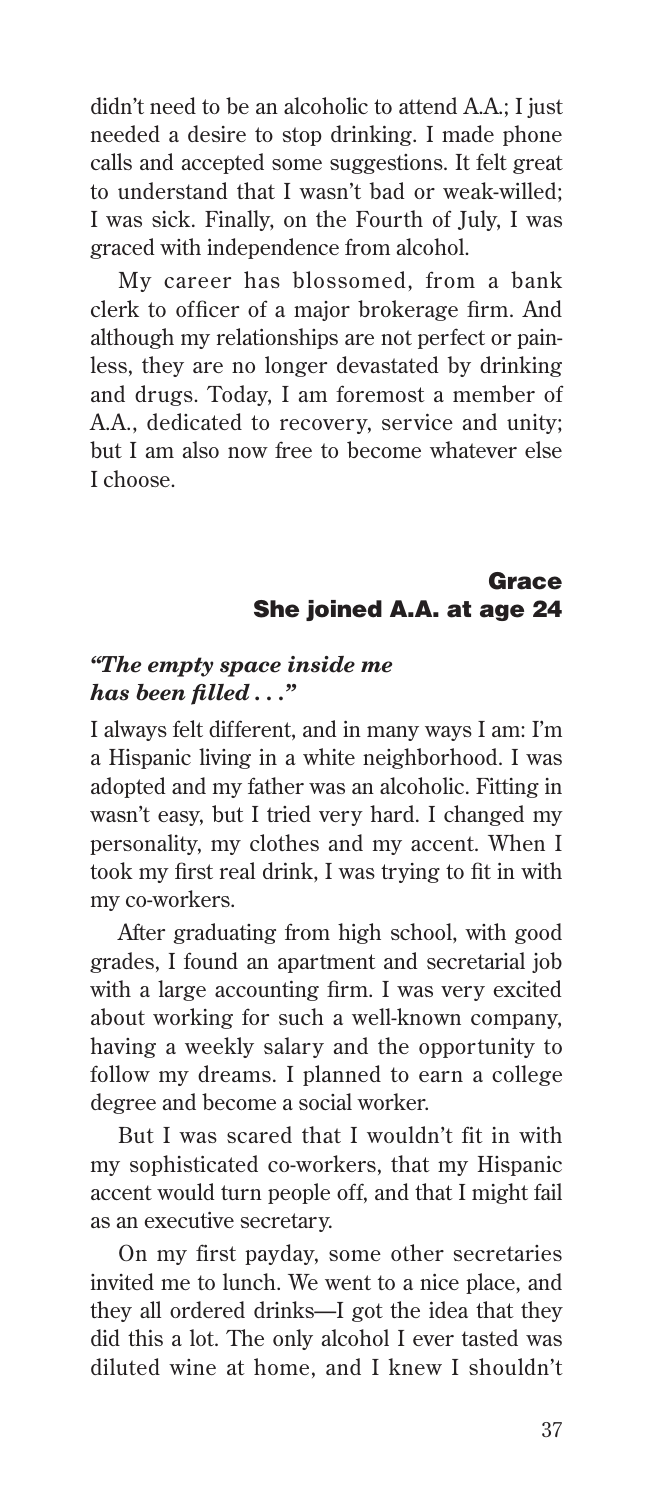order "one diluted wine, please;" so I mimicked others and asked for a gin and tonic.

I loved it. I became tall, blond, glamorous and very relaxed. After that, I went out after work regularly—eventually every night. I drank at lunchtime every day. My high tolerance surprised me. I drank more than the others, and although they might get sick, embarrass themselves, or have hangovers, I never did—at first. In A.A., I learned that a high tolerance for alcohol often signals real trouble ahead.

As much as I enjoyed drinking, I started to develop inner conflicts because I didn't have money for night school; dates gave me a hard time when I didn't want to do more than just drink; and my old friends stopped including me because I always put drinking first. Within two years, all I did was work and drink.

But my drinking changed. No more wonderful "high" from the first few. I felt sick all the time and tried different drinks — whiskey, beer, wine, vodka — trying to get that "high." All I got was a dull, aching feeling — and paranoia.

I kept the same job, but just acted my way through. Everything caused terror: the telephone, my boss, bus stops, traffic, things that moved and things that stood still. I never thought my mental state was connected to drinking. I drank for two years in the same pattern — every day during the week and at weekend parties, always with other people. While my drinking didn't change, I did. I did things I swore I'd never do. I hated myself. Life seemed meaningless.

I started to get very drunk on very little. Even my drinking friends seemed embarrassed to have me around because I started loud arguments, took my girlfriends' guys home, or passed out in ladies rooms. Occasionally, I'd think drinking caused my personality change. But mostly I just thought I was going crazy. I promised myself: I'd put money aside for school, find some interests, see some movies, take a vacation, and make new friends. Forget it. I just drank and hurt.

I might hear an A.A. radio announcement, or see some books on alcoholism and wonder, "Is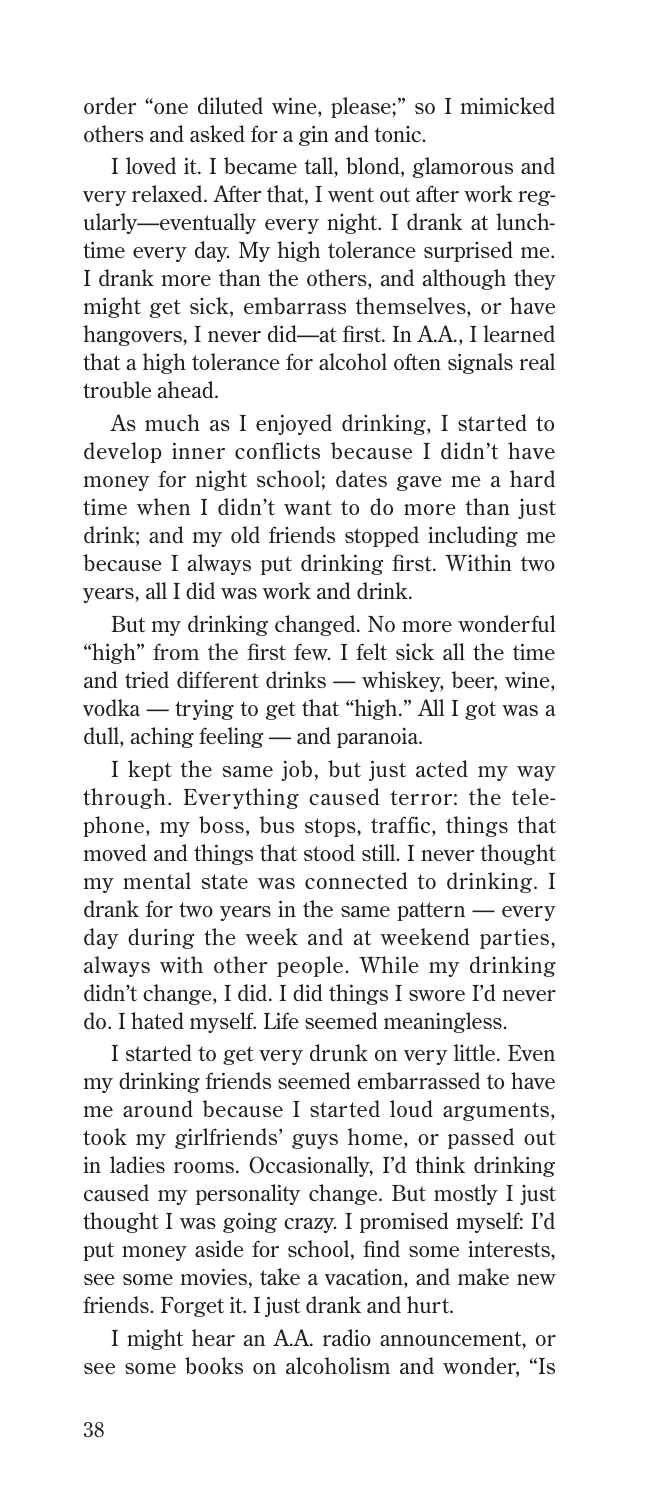that what you are, Grace, an alcoholic?"

But I knew I wasn't. I was still working, too young, and female. But those announcements and books must have planted a seed, because the word "alcoholic" started working on me.

My company launched an employee assistance program with meetings and brochures about how any troubled employee could get free help. I needed help, but for what I didn't know.

My boss caught on that something was wrong, and it showed in my work and attitude. I respected him, and when he talked to me about inconsistent work and mood swings, I felt really angry and humiliated. But because I liked him and needed to keep my job, I agreed to try the EAP.

The EAP woman made things very easy. She had a very gentle quality and, as angry and defensive as I was, something deep inside me still responded to kindness After asking me a lot of questions—but also really listening—she said, "Tell me about your drinking, Grace." I just fell apart.

This lady called a woman who became my first A.A. contact. I spoke with that A.A. member, and her wonderfully warm voice said, "The worst is behind you, Grace." I cried with relief. I hoped she was right.

That night, I attended an A.A. meeting with that woman and, as scared as I was that I wouldn't make it, and wouldn't fit in, I felt real acceptance in that room. I don't remember what people said; I just remember I felt at home and I wanted to stay.

At first, I didn't think I could stop drinking, because I had not been sober in six years. But in time, I saw that I could stop drinking, one day at a time. I went to all kinds of meetings: open, closed, beginners, young people, and meetings for women, and enjoyed them all. I love the cross section of people in A.A. And I especially love the sharing of all kinds of people who are using the Twelve Steps to recover from alcoholism. There are as many ways to use the Twelve Steps as there are A.A. members, and this is beautiful to me. I am finding my way.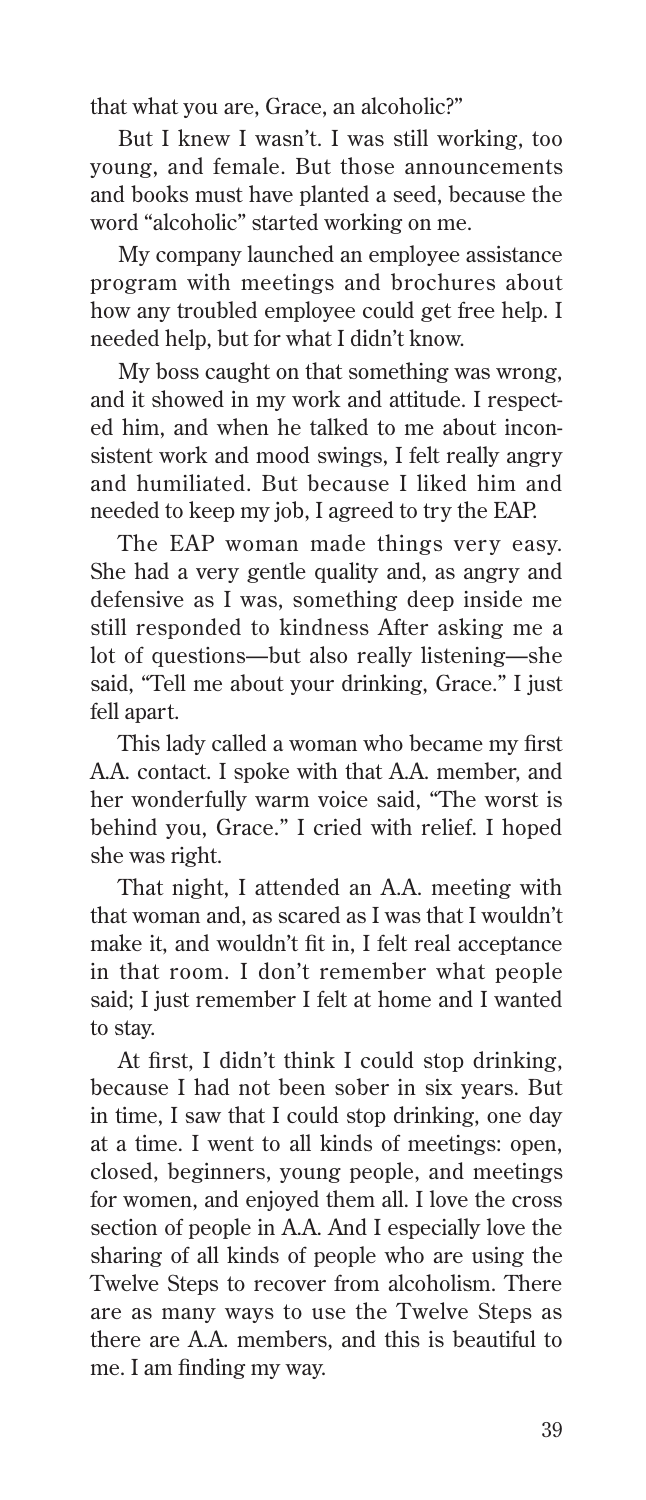I have been sober for three years. My life and feelings about myself have improved immensely. I have more friends than ever. The empty space is filled, and in A.A., I have finally found acceptance, of myself and other people. I feel really lucky I am bilingual and can help Spanish-speaking newcomers. At last, I have money to go to school at night, and in a couple of years I should have my degree in social work. It is so thrilling to make plans and be reasonably sure that I will carry them out. Entering A.A., all I really wanted to do was stop hurting. Today, I want to keep on living.

#### Jeff He joined A.A. at age 25

#### *"A safe haven . . ."*

When I stepped off the bus into the New England snow, my mother gave me a big hug and a kiss, and introduced me to her A.A. friend, an older guy, whose car we got into. Slightly stiff from sipping the bottle of booze now hidden in my weekend bag, I demanded to know where Mr. A.A. was driving me.

I didn't kick or scream when they opened the door of the local detox for me; I was too smart for that. I clung proudly to my boarding school and college education. I'd humor mom for five days of treatment, then hop the bus back to the city. When I saw the head nurse, I ducked into the lavatory for one last gulp of booze.

Most of the people drying out were older wandering through rooms dressed in white bathrobes and paper slippers. There was a toothless old man named Joe: "Alcohol gave me the wings to fly, then it took away the sky. . . ." "Yeah, right, Joe," I said, looking at the scars on his face. Checkers and television helped to kill the time.

After being discharged, I refused mom's suggested follow-up at a rehab in Vermont; my girlfriend was waiting for her sober hero. I promised to go to A.A. meetings.

On the bus ride back, I admired the jewelry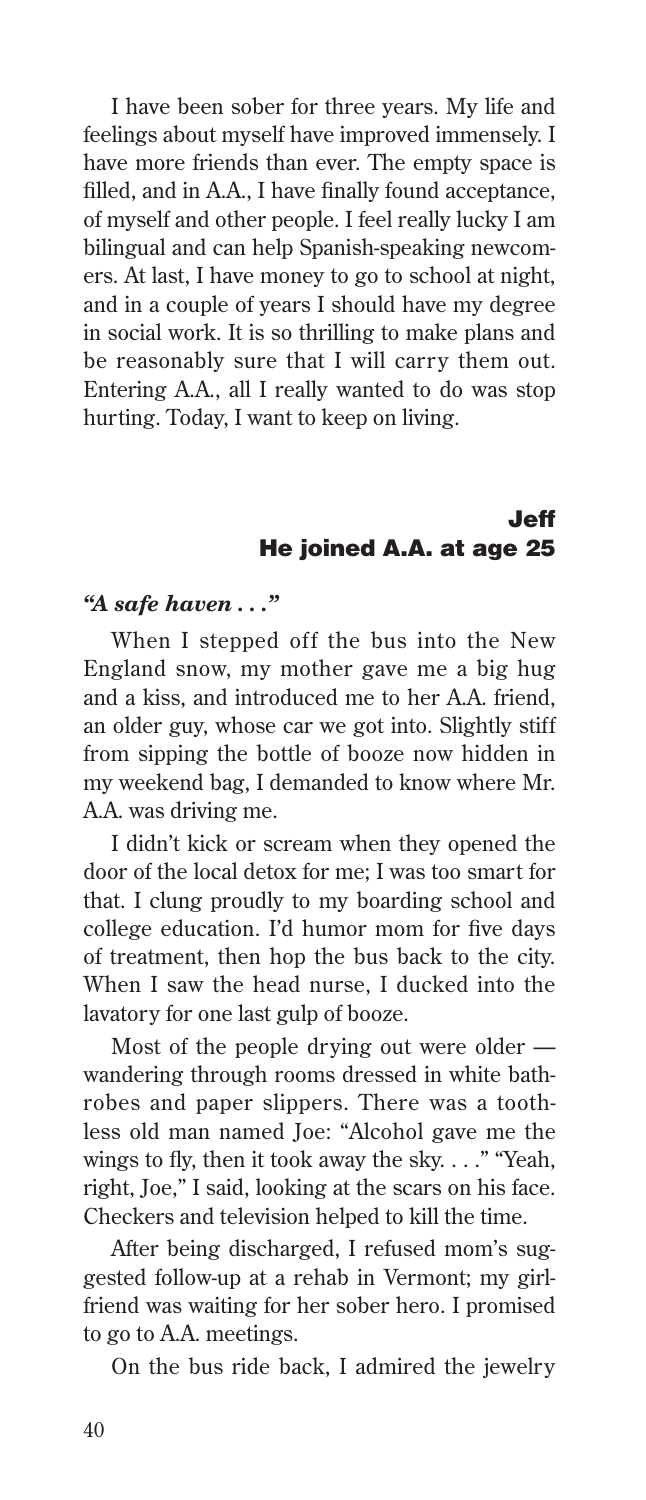I had stolen from my mother. She always said I would get some of it when I married, so I figured it was mine to take. I didn't want to get a job to support myself or my live-in girlfriend. Jewelry could be pawned to pay for booze, not rent.

My girlfriend worked nights as a dancer, and so evenings were free for A.A. meetings, which I attended to get her off my back. A smoky church basement was not my idea of a Saturday night, though, and I nearly jumped out of my seat when some old duffer tapped me on the shoulder, "Hi, my name's Al. Hold onto your seat, because you're in for the greatest journey of your life just don't pick up the first drink, come to meetings, and it gets better." When he got up, he said, "Just bring the body and the mind will follow," in a way that made me squirm. Here I was in school again with know-it-all teachers to lecture me.

The word God in the Twelve Steps, hanging like a sacred scroll, made it obvious that I didn't belong in this Fellowship of disappointed souls. Let the old folks find a replacement family and religion in A.A.—their consolation prize for losing out in life. I'm too young to swear off booze forever, or be put out to pasture.

I chose to drop out of A.A. rooms and live in my girlfriend's apartment, drinking and watching TV. I would look out the window at normal people going to work and hate myself.

I resented the easy money my girlfriend made from tips, and helped myself to it to buy beer to get me through the morning, to a bottle of the hard stuff in the afternoon, which led to drinking around the clock. Once, at midnight, angry at being awakened from a drunken sleep, I plunged my fists through the glass French doors of her bedroom. I drank in the emergency room before the surgeon put 38 stitches in my hands.

One night I stayed up drinking in anticipation of checking into a sobering-up station. The attendant gave me a bed in the ward. Alcoholics moaned and retched into their buckets. In a moment of clarity, Old Al came to mind, "It's easier to stay sober than to get sober."

I finally made my way back to A.A., where I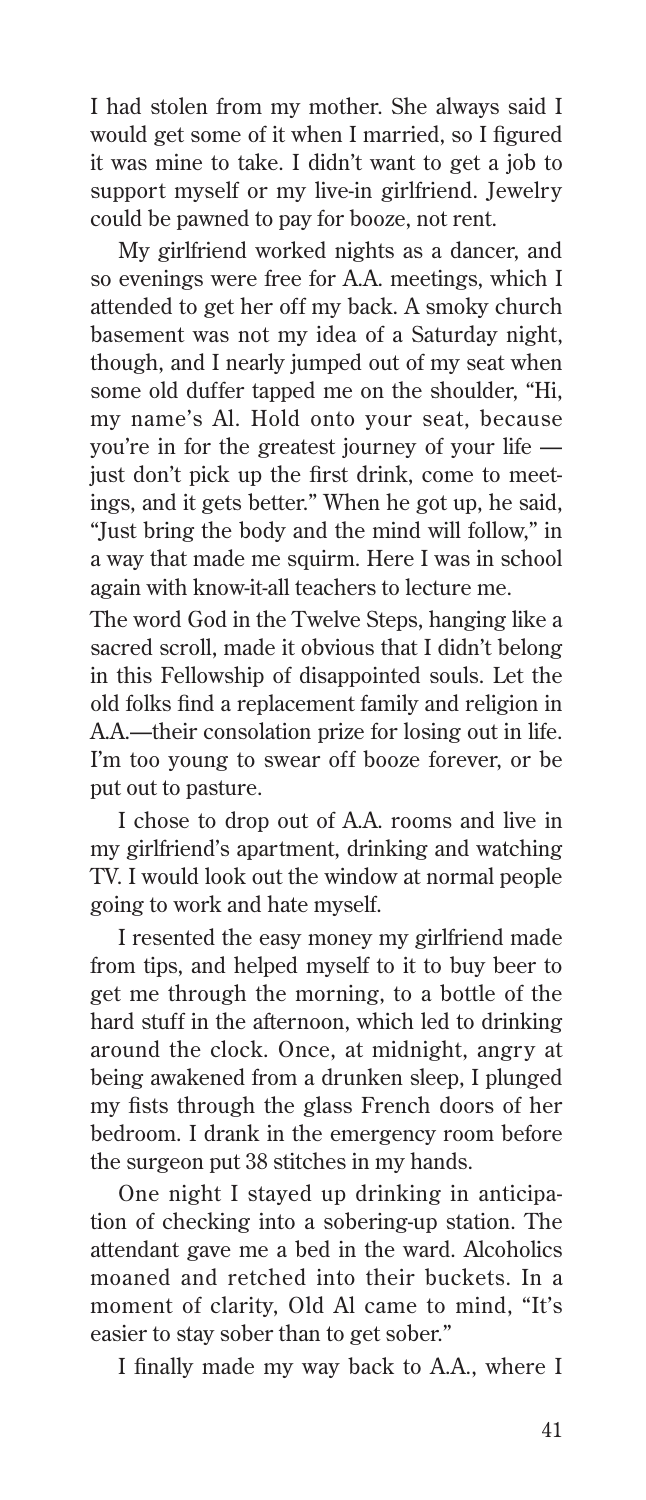attended the suggested 90 meetings in 90 days. They told me if I still wanted to drink, my misery would be refunded. I did drink after 90 days, but the seed of A.A. was firmly planted.

Now, one day at a time, I don't pick up that first drink, and I depend on A.A. as a safe haven from bars and liquor stores. Newcomers learn they don't have to drink. It was tough to ask for help, and I didn't for a long time; but I kept showing up for meetings. I noticed young people sitting in the front row with me. When old timers told me how very fortunate I was to get the A.A. message young and to save myself all the "yets," I stopped condemning, criticizing and complaining, and got some gratitude in my attitude.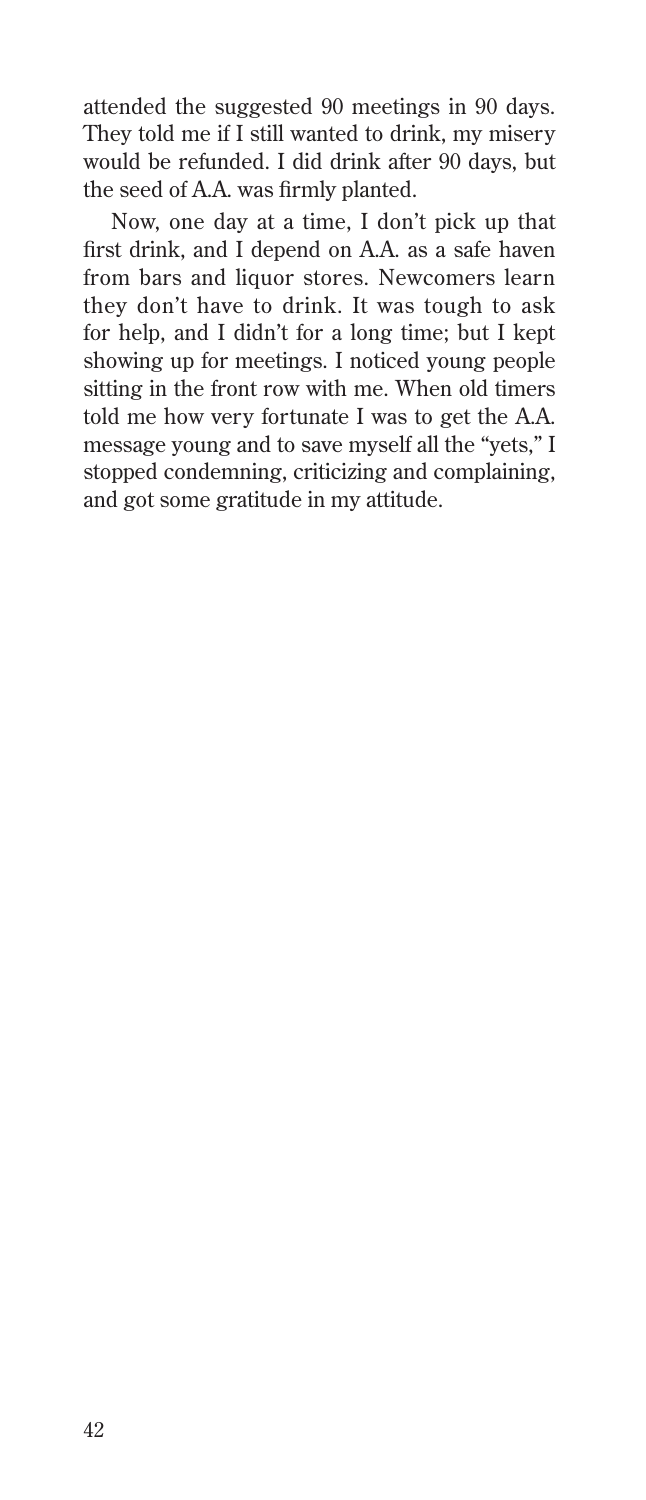# Score-it-Yourself Quiz

|                                                                         | Yes          | No |
|-------------------------------------------------------------------------|--------------|----|
| 1.Do you lose time from school<br>or work because of drinking?          |              |    |
| 2.Do you drink to lose shyness<br>and build up self conficence?         |              |    |
| 3.Is drinking affecting<br>your reputation?                             |              |    |
| 4. Do you drink to escape from<br>study or home worries?                |              |    |
| 5. Does it bother you if some<br>body says maybe you drink<br>too much? |              |    |
| 6.Do you have to take a drink<br>to go out on a date?                   |              |    |
| 7.Do you ever get into money<br>trouble over buying liquor?             |              |    |
| 8. Have you lost friends since<br>you've started drinking?              |              |    |
| 9.Do you hang out now with a<br>crowd where stuff is easy to get?       |              |    |
| 10.Do your friends drink less<br>than you do?                           |              |    |
| 11.Do you drink until the<br>bottle is empty?                           | $\mathbf{I}$ |    |
| 12. Have you ever had a loss<br>of memory from drinking?                |              |    |
| 13. Has drunk driving ever put you<br>into a hospital or a jail?        |              |    |
| 14. Do you get annoyed with classes<br>or lectures on drinking?         |              |    |
| 15.Do you think you have a problem<br>with liquor?                      |              |    |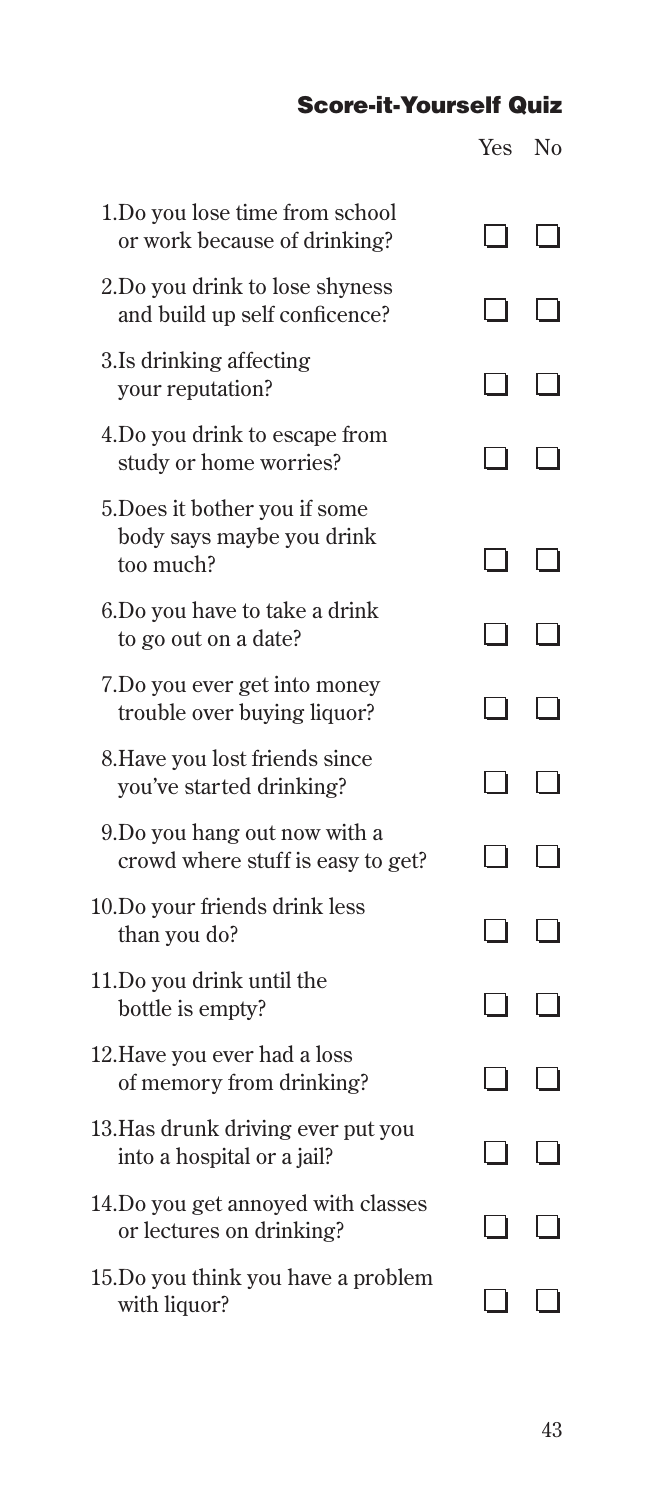1. We admitted we were powerless over alcohol—that our lives had become unmanageable.

2. Came to believe that a Power greater than ourselves could restore us to sanity.

3. Made a decision to turn our will and our lives over to the care of God *as we understood Him.*

4. Made a searching and fearless moral inventory of ourselves.

5. Admitted to God, to ourselves and to another human being the exact nature of our wrongs.

6. Were entirely ready to have God remove all these defects of character.

7. Humbly asked Him to remove our shortcomings.

8. Made a list of all persons we had harmed, and became willing to make amends to them all.

9. Made direct amends to such people wherever possible, except when to do so would injure them or others.

10. Continued to take personal inventory and when we were wrong promptly admitted it.

11. Sought through prayer and meditation to improve our conscious contact with God, *as we understood Him,* praying only for knowledge of His will for us and the power to carry that out.

12. Having had a spiritual awakening as the result of these steps, we tried to carry this message to alcoholics, and to practice these principles in all our affairs.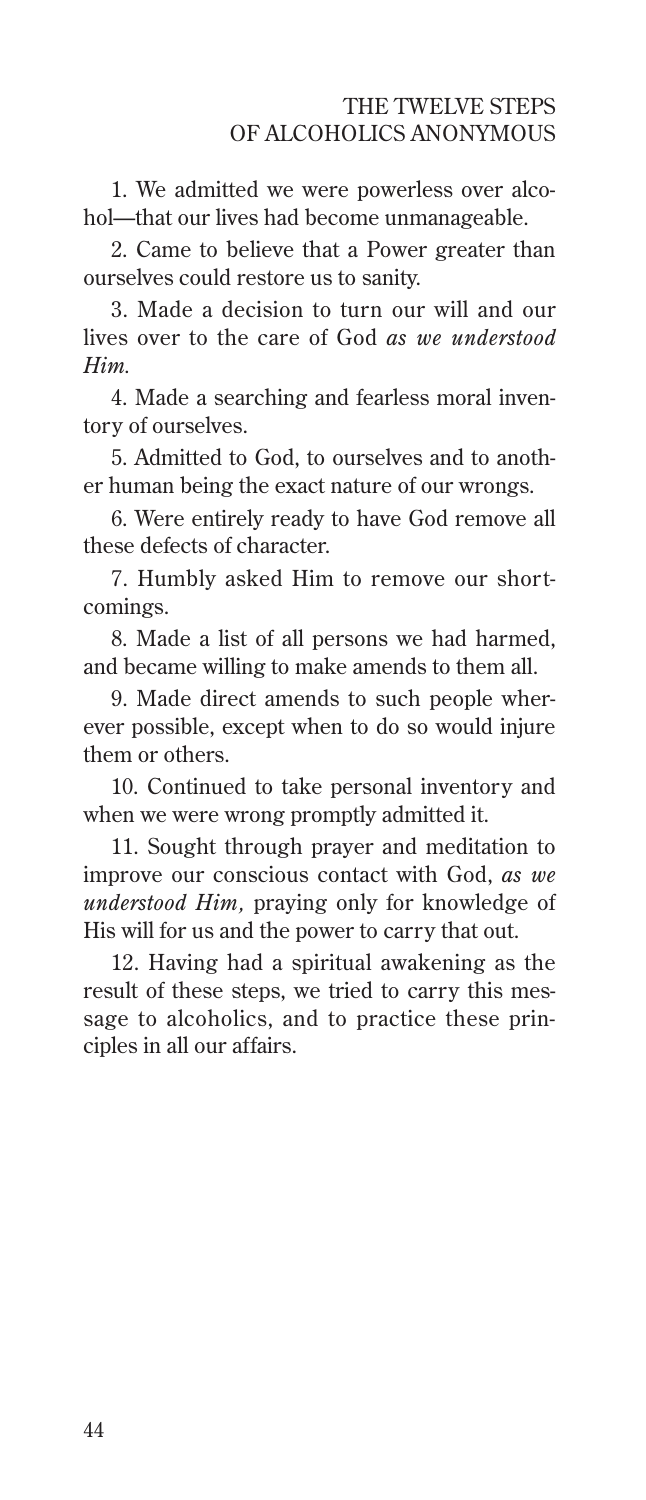#### TWELVE TRADITIONS OF ALCOHOLICS ANONYMOUS

1. Our common welfare should come first; personal recovery depends upon A.A. unity.

2. For our group purpose there is but one ultimate authority—a loving God as He may express Himself in our group conscience. Our leaders are but trusted servants; they do not govern.

3. The only requirement for A.A. membership is a desire to stop drinking.

4. Each group should be autonomous except in matters affecting other groups or A.A. as a whole.

5. Each group has but one primary purpose to carry its message to the alcoholic who still suffers.

6. An A.A. group ought never endorse, finance, or lend the A.A. name to any related facility or outside enterprise, lest problems of money, property, and prestige divert us from our primary purpose.

7. Every A.A. group ought to be fully self-supporting, declining outside contributions.

8. Alcoholics Anonymous should remain forever non-professional, but our service centers may employ special workers.

9. A.A., as such, ought never be organized; but we may create service boards or committees directly responsible to those they serve.

10. Alcoholics Anonymous has no opinion on outside issues; hence the A.A. name ought never be drawn into public controversy.

11. Our public relations policy is based on attraction rather than promotion; we need always maintain personal anonymity at the level of press, radio, and films.

12. Anonymity is the spiritual foundation of all our traditions, ever reminding us to place principles before personalities.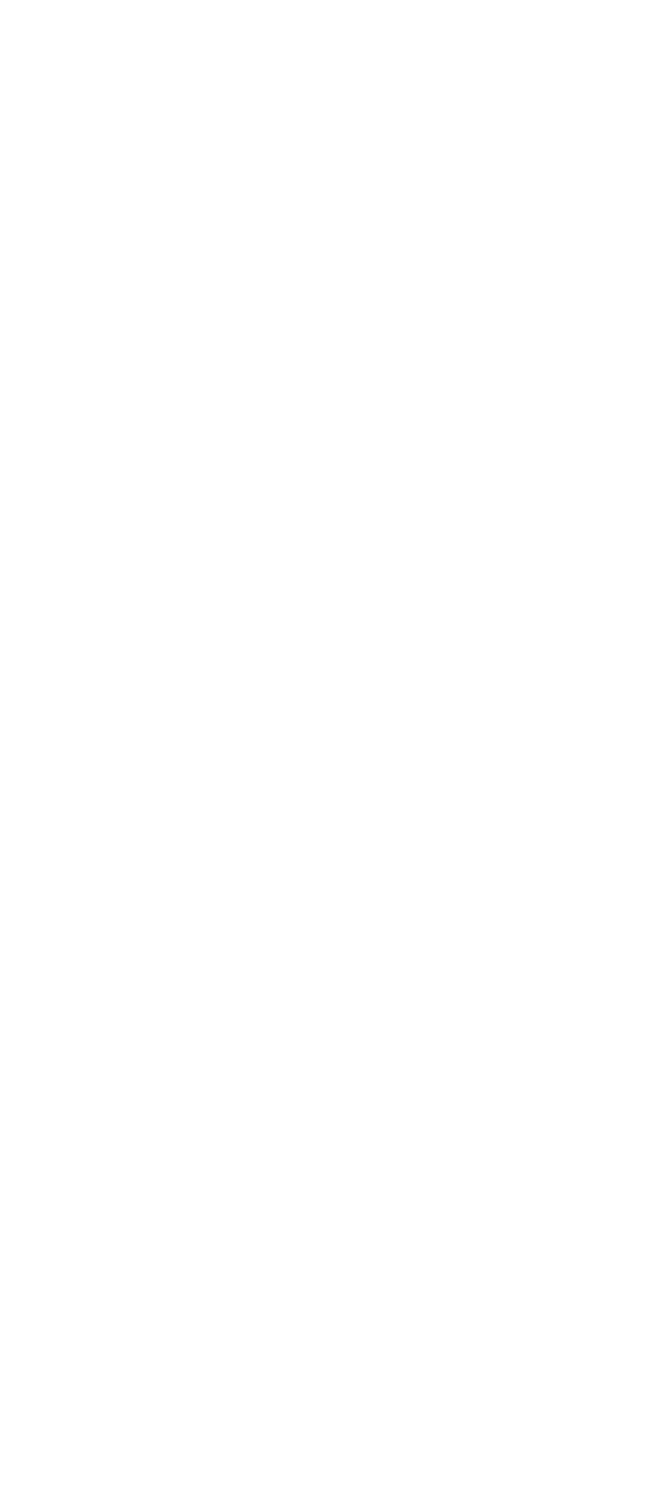#### A.A. PUBLICATIONS Complete order forms available from General Service Office of ALCOHOLICS ANONYMOUS, Box 459, Grand Central Station, New York, NY 10163

BOOKS\_\_\_\_\_\_\_\_\_\_\_\_\_\_\_\_\_\_\_\_\_\_\_\_\_\_\_\_\_\_\_\_\_\_\_\_\_\_\_\_\_\_\_\_\_\_\_\_\_\_\_\_\_\_\_\_\_\_\_ ALCOHOLICS ANONYMOUS *(regular, portable, large-print and abridged pocket editions)*  ALCOHOLICS ANONYMOUS COMES OF AGE TWELVE STEPS AND TWELVE TRADITIONS *(regular, soft-cover, large-print, pocket and gift editions)*  EXPERIENCE, STRENGTH AND HOPE AS BILL SEES IT *(regular & soft cover editions)* DR. BOB AND THE GOOD OLDTIMERS "PASS IT ON" DAILY REFLECTIONS **BOOKLETS** CAME TO BELIEVE LIVING SOBER A.A. IN PRISON: INMATE TO INMATE **MPHLETS** FREQUENTLY ASKED QUESTIONS ABOUT A.A. A.A. TRADITION—HOW IT DEVELOPED MEMBERS OF THE CLERGY ASK ABOUT A.A. THREE TALKS TO MEDICAL SOCIETIES BY BILL W. ALCOHOLICS ANONYMOUS AS A RESOURCE FOR THE HEALTH CARE PROFESSIONAL A.A. IN YOUR COMMUNITY IS A.A. FOR YOU? IS A.A. FOR ME? THIS IS A.A. IS THERE AN ALCOHOLIC IN THE WORKPLACE? DO YOU THINK YOU'RE DIFFERENT? MANY PATHS TO SPIRITUALITY A.A. FOR THE BLACK AND AFRICAN AMERICAN ALCOHOLIC QUESTIONS AND ANSWERS ON SPONSORSHIP A.A. FOR THE WOMAN A.A. FOR THE NATIVE NORTH AMERICAN A.A. AND THE GAY/LESBIAN ALCOHOLIC A.A. FOR THE OLDER ALCOHOLIC—NEVER TOO LATE THE JACK ALEXANDER ARTICLE YOUNG PEOPLE AND A.A. A.A. AND THE ARMED SERVICES THE A.A. MEMBER—MEDICATIONS AND OTHER DRUGS IS THERE AN ALCOHOLIC IN YOUR LIFE? INSIDE A.A. THE A.A. GROUP G.S.R. MEMO TO AN INMATE THE TWELVE CONCEPTS ILLUSTRATED THE TWELVE TRADITIONS ILLUSTRATED LET'S BE FRIENDLY WITH OUR FRIENDS HOW A.A. MEMBERS COOPERATE A.A. IN CORRECTIONAL FACILITIES A MESSAGE TO CORRECTIONS PROFESSIONALS A.A. IN TREATMENT SETTINGS BRIDGING THE GAP IF YOU ARE A PROFESSIONAL A.A. MEMBERSHIP SURVEY A MEMBER'S-EYE VIEW OF ALCOHOLICS ANONYMOUS PROBLEMS OTHER THAN ALCOHOL UNDERSTANDING ANONYMITY THE CO-FOUNDERS OF ALCOHOLICS ANONYMOUS SPEAKING AT NON-A.A. MEETINGS A BRIEF GUIDE TO A.A. A NEWCOMER ASKS WHAT HAPPENED TO JOE; IT HAPPENED TO ALICE *(Two full-color, comic-book style pamphlets)* TOO YOUNG? (A cartoon pamphlet for teenagers) IT SURE BEATS SITTING IN A CELL *(An Illustrated pamphlet for inmates)* VIDEOS \_\_\_\_\_\_\_\_\_\_\_\_\_\_\_\_\_\_\_\_\_\_\_\_\_\_\_\_\_\_\_\_\_\_\_\_\_\_\_\_\_\_\_\_\_\_\_\_\_\_\_\_\_\_\_\_\_\_ A.A.—AN INSIDE VIEW A.A. VIDEOS FOR YOUNG PEOPLE

HOPE: ALCOHOLICS ANONYMOUS IT SURE BEATS SITTING IN A CELL CARRYING THE MESSAGE BEHIND THESE WALLS YOUR A A. GENERAL SERVICE OFFICE THE GRAPEVINE AND THE GENERAL SERVICE STRUCTURE

#### PERIODICALS

A.A. GRAPEVINE (monthly) LA VIÑA (bimontly)